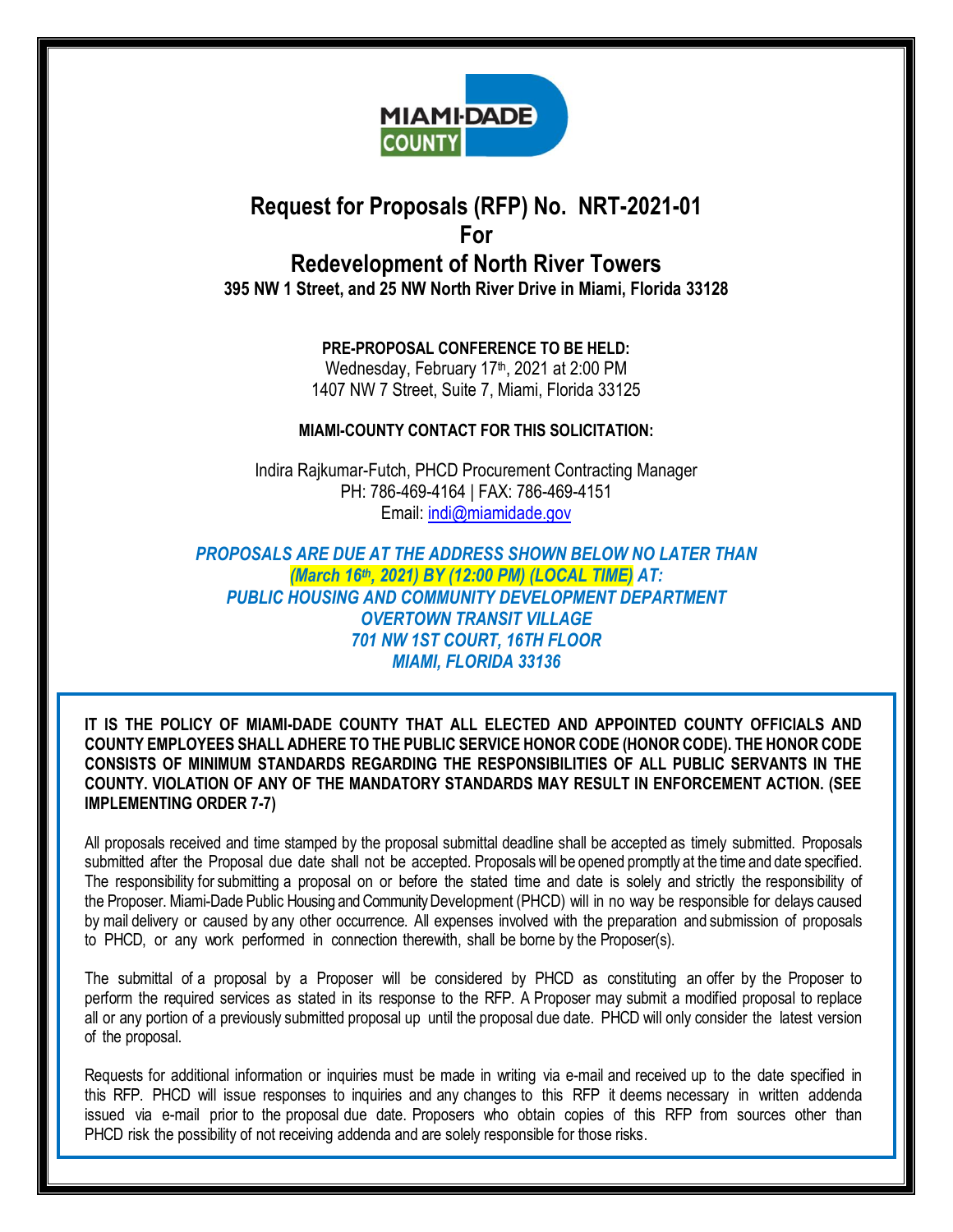#### **1.0 PROJECT OVERVIEW AND GENERAL TERMS AND CONDITIONS**

## **1.1 Introduction**

Miami-Dade County, hereinafter referred to as County, is soliciting as the County, as represented by the County's Department of Public Housing and Community Development Department (PHCD), Proposals from developers who have the experience and capacity to obtain funding, design and construct a residential apartment complex for the properties located 395 NW 1 Street, and 25 NW North River Drive in Miami, Florida. The properties are offered in their existing "as-is" "where-is" condition, with any and all faults, and without further contribution from the County; hereinafter described as the "Project Site." This Solicitation is for the development of the Project Site, which shall include a Two-Tower Residential Complex consisting of one tower at each site.

The County, through a competitive process, will select a qualified developer to develop the Project Site as multi-use high rise residential buildings, inclusive of parking in accordance with the Government Center Subzone of the Fixed-Guideway Rapid Transit Zone (RTZ). The residential component will include studio, one, two, and three-bedroom units, community center/clubhouses, pools, and gyms, within a two-tower residential apartment complex with at least 425 total units. The complex will consist of mixed-income housing units (i.e., affordable, workforce and market-rate), and a potential mix of other uses (e.g., office space, commercial, retail, grocery, restaurant). At least 15% of the total number of units shall be set aside for families earning up to 80% of the annual median income as determined by the U.S. Department of Housing and Urban Development (HUD).

The Project Site is subject to land development regulations that have been recently established in Section 33C-11 of the County Code (Government Center Subzone of the Fixed-Guideway Rapid Transit Zone). On January 22nd, 2020, the Board of County Commissioners (BCC) adopted Ordinance No. 20-9 (Ordinance) expanding the County's Fixed-Guideway Rapid Transit System Development Zone (RTZ) to include 2 County-owned parcels (Subject Property) in the proximity of the Miami River, west of the Government Center in downtown Miami.

The Project Site is also subject to Airport Zoning Regulations as defined in Article XXXVII of Chapter 33 of the County Code due to its proximity to Miami International Airport. On November 19th, 2019, the Board of County Commissioners (BCC) adopted Ordinance No. 19-112 (Ordinance) providing airport zoning regulations applicable to land in and around all Miami-Dade County airports.

Subject to approval by the Miami-Dade Board of County Commissioners, the County anticipates entering into a developer agreement that contemplates the execution of County required documents which comply with all applicable federal, state and local requirements. These documents include, but are not limited to, a short-term property ground lease agreement to provide the Selected Proposer with site control of the Project Site in order to apply for funding; a master development agreement for the redevelopment of the Project Site; a long-term property ground-lease for a period of up to 75 years with the Selected Proposer subject to successfully obtaining the financing to make the Project financially viable and obtaining all required approvals including development proposal. The terms of any agreement, will be negotiated with the Selected Proposer based on the proposed Total Development Costs, at the County's sole discretion.

## **The anticipated schedule for this Solicitation is as follows:**

| Solicitation Issued:               | Monday, January 25 <sup>th</sup> , 2021                                                                                                                                                                                                                                                                             |
|------------------------------------|---------------------------------------------------------------------------------------------------------------------------------------------------------------------------------------------------------------------------------------------------------------------------------------------------------------------|
| Pre-Proposal Conference:           | See front cover for date, time, and place. Attendance is recommended but not mandatory.<br>If you need a sign language interpreter or materials in accessible format for this event, please call<br>the ADA Coordinator at (786) 469-2155 or email Evelyn.Contreras@miamidade.gov at least five<br>days in advance. |
| Deadline for Receipt of Questions: | Thursday, February 25th, 2021 by 5:00 PM                                                                                                                                                                                                                                                                            |
| Proposal Due Date:                 | See front cover for date and time.                                                                                                                                                                                                                                                                                  |
| Evaluation Process:                | TBD                                                                                                                                                                                                                                                                                                                 |
| Projected Award Date:              | TBD                                                                                                                                                                                                                                                                                                                 |

## **1.2 Definitions**

The following words and expressions used in this Solicitation shall be construed as follows, except when it is clear from the context that another meaning is intended: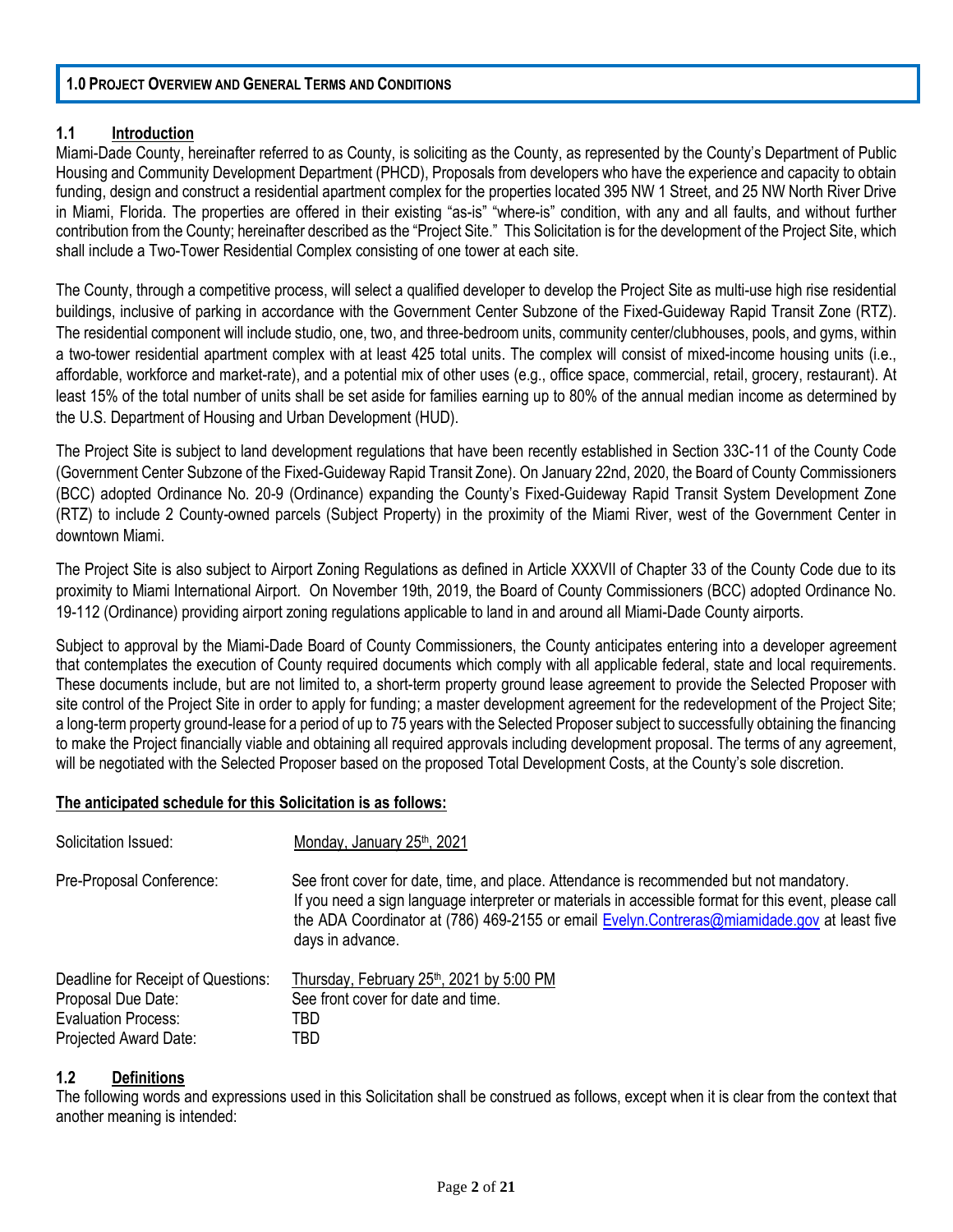- 1. The words "**Affordable Housing**" mean housing deemed affordable to those with a median household income which will serve individuals and/or families, whose household incomes is indicated as a percent of the area median income as published by various agencies having jurisdiction including, Miami-Dade County, Florida Housing Finance Corporation, as applicable.
- 2. The words "**Art in Public Places**" as defined in Section 2-11.15 of the Miami-Dade County Code, Works of Art in Public Places, and Administrative Order No. 3-11, Art in Public Places Program Implementation and Fund Transfer Procedure.
- 3. The words "**Board**" or "**Board of County Commissioners**" mean Miami-Dade Board of County Commissioners.
- 4. The word "**Bonds**" means debt securities issued by state and local governments to raise money for affordable housing developments.
- 5. The words "**Certified Financial Statements**" mean financial statements to include, but not limited to, balance sheet, income statement, and statement of cash flows that have been prepared and certified by an **independent third party certified public accountant** in accordance with the Generally Accepted Accounting Principles (GAAP).
- 6. The words "**CDBG funds**" to mean Community Development Block Grant funds, including funds received in the form of grants under 24 CFR part 570, funds awarded under section 108(q) of the Housing and Community Development Act of 1974, loans guaranteed under 24 CFR part 570, subpart Mt, urban renewal surplus grant funds, and program income as defined in §570.500(a).
- 7. The word "**County**" means Miami-Dade County, a political subdivision of the State of Florida.
- 8. The words "**Crime Prevention Through Environmental Design**," or "**CPTED**" mean the strategies implemented to directly modify the environment to take advantage of pre-existing environmental assets or change the design features and conditions of particular targets (e.g., store fronts, parking garages, or abandoned buildings) or areas in an effort to reduce crime. In some instances, CPTED strategies are implemented during the beginning phases of a project (e.g., during planning of a new housing development.) But, in many instances, the strategies are applied when the need for intervention occurs (e.g., adding security cameras to a store after a robbery.) CPTED strategies are often linked with other community-based crime prevention strategies, such as problem-oriented policing, which emphasizes tailoring crime prevention strategies to solve specific problems. As with other types of community-based crime prevention programs, CPTED is made up of multiple elements or approaches and can be used by various stakeholders within and outside of the criminal justice system. CPTED strategies address quality of life issues by attempting to deter criminal activity, increase overall safety for citizens, and reduce citizen fear of crime. CPTED strategies are thus evaluated to determine not only whether crime was reduced but also whether citizen perceptions of crime were affected by implementation of the strategy. Several key components of CPTED are combined to maximize crime prevention and create positive public perception of measure to promote community safety, including:
	- a. Territoriality (promotes a sense of ownership and may include the use of signs, fences, or artwork that helps define ownership of a given location);
	- b. Activity Support (encourages legitimate activities in public places to foster opportunities for natural surveillance and may include block parties, neighborhood clean-up days, or the design of mini malls to encourage more social interaction);
	- c. Access Control (restricts access to specific areas and can include the use of street barriers, landscaping, secured doors, changes in pedestrian or vehicular traffic patterns, or the use of security personnel to keep people away from restricted areas);
	- d. Surveillance (increase visibility by natural, formal, and mechanical methods such as through promoting routine surveillance by community residents or through the practice of employing more than one employee at retail stores, police patrols, or Closed-Circuit Television also referred to as CCTV);
	- e. Maintenance (ensures the routine maintenance or upkeep of the environment such as clean-up programs or repairs and modifications to meet new threats); and
	- f. Target Hardening (adds physical features that will make it more difficult to commit a crime such as through the use of improved lighting or electronic alarms).
- 9. The word "**Developer**" means an individual, association, corporation, joint venture or partnership which possesses the requisite skill, experience, and creditworthiness to successfully produce affordable housing as required in the application, and is submitting a proposal pursuant to this RFP. Synonymous with Proposer.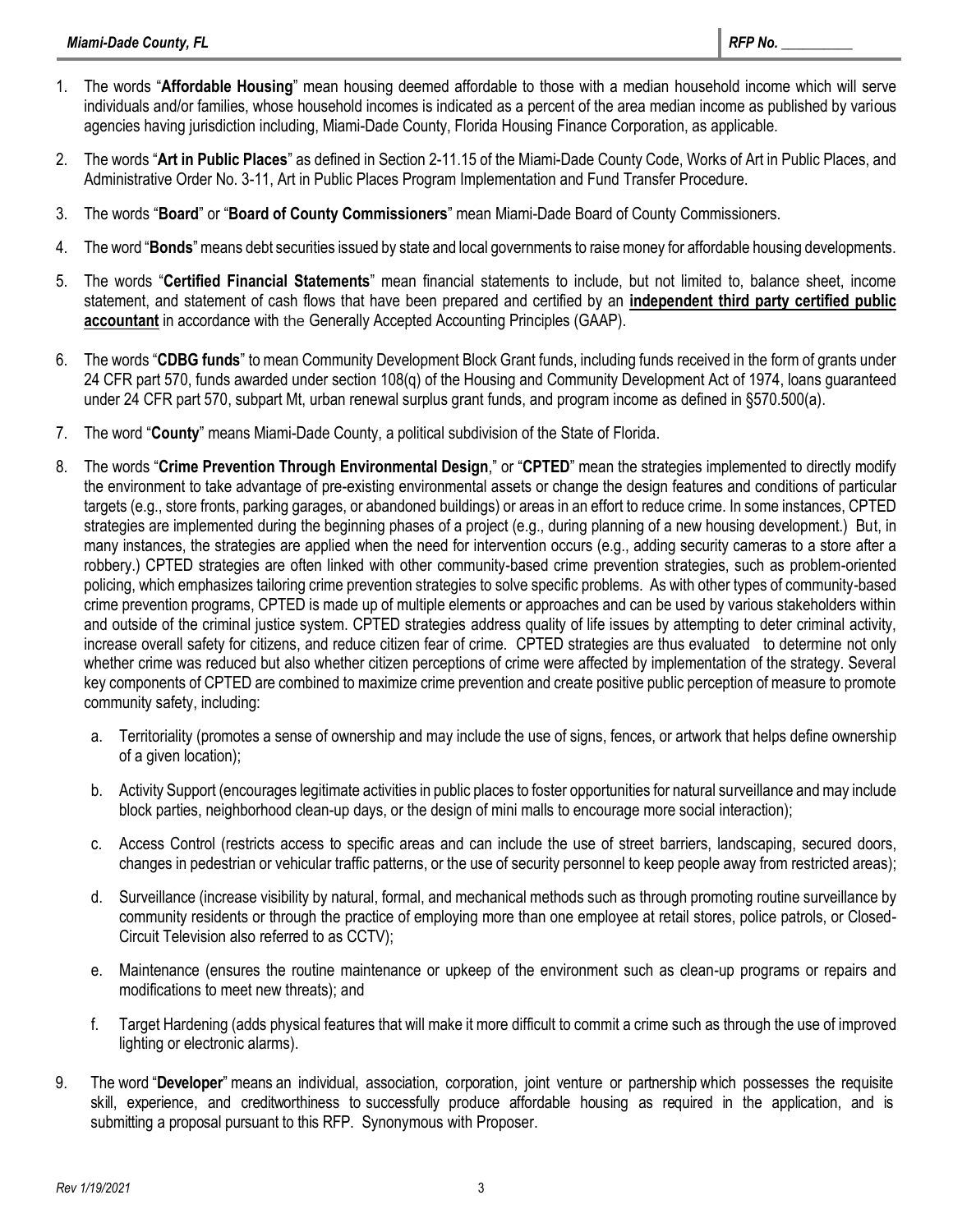- 10. The words "**Developer Fee**", or "Developer Fees", or Developer's Fees" mean a fee received by the developer that is based on the total project cost (percentage fee basis). And, depending on the project type and acceptance from a lender and/or investor(s), a fee range can vary according to applicable requirements.
- 11. The words **" Hard Costs**" mean the monetary costs of physically preparing the site, and building the structure.
- 12. The words "**Development Site**" mean the land and improvements included as part of the properties in this RFP.
- 13. The words "**Development Soft Costs**" mean costs for appraisals, attorney's fees, architectural fees, construction related, engineering fees, and other development costs not associated with the actual hard construction or permanent financing of the development.
- 14. The words "**Financial Closing**" mean a stage of the Project when all conditions of the financing agreements are fulfilled prior to the initial availability of funds.
- 15. The words "**Firm Commitment**" mean that matched/leveraged funds must be explicit, in writing, and signed by a person authorized to make the commitment. The commitment must indicate the total dollar value of the commitment and must be valid through projected financial closing of the project. It must be supported by evidence of funding ability from a recognized financial institution or other financial source with evidence of capacity to provide the proposed commitment, and show evidence of initial underwriting by the financial source determined through documented evidence to be able to support the commitment. A firm commitment shall match the proposed project including building type, number of units, unit mix, number of bedrooms, amenities, etc. A firm commitment and/or commitment(s) as it relates to Resident Job Training, Employment, Small and Minority Firms, Women-Owned Enterprises and Labor Area Surplus Firms, shall mean quantifiable numbers, percentages, and details to describe items as enumerated in the RFP documents.
- 16. The words "**Green Building"** mean an approach to development that incorporates in design and operations, ecologically sensitive and resource efficient technologies, as well as system and management practices. For proposed developments involving new construction units, regardless of the development category of the application, the applicant must commit that (i) each new construction unit in the proposed development that is eligible for the energy star new homes (Florida standard) will achieve a home energy rating system (HERS) index (equal to or less than) ≤75, and (ii) each new construction unit in the proposed development that is not eligible for the Energy Star new homes will include, at a minimum, the energy features outlined in the County's Green Code through Ordinance No. 07-65. The applicant will also adhere to all the requirements of said ordinance.
- 17. The words "**Leadership in Energy & Environmental Design**" or "**LEED Silver**" mean the minimum requirements for green building certification program developed by the U.S. Green Building Council, which include the rating system for design, construction, operation and maintenance of buildings.
- 18. The words "**Liquidated Damages**" mean those damages to be paid by the Developer to the County for failure to provide any material portion of any item stipulated in the contract and calculated and assessed in the manner set forth.
- 19. The words "**Low-income**" mean families defined as low-income families whose incomes do not exceed the higher of the Federal poverty level or eighty percent (80%) of Area Median Income (AMI)
- 20. The words "**Low Income Housing Tax Credits**" or "**LIHTC**" mean the tax credit issued in exchange for the development of affordable rental housing pursuant to Section 42 of the Internal Revenue Code and the provisions of Rule Chapter 67-48, Florida Administrative Code.
- 21. The words "**Market Rate Unit**" mean a housing unit that is not subsidized and with rent that is at an amount that is typical of the market rents in the area.
- 22. The words "**Mixed-Finance Development**" mean a development that utilizes financing from multiple sources, including public and private sources.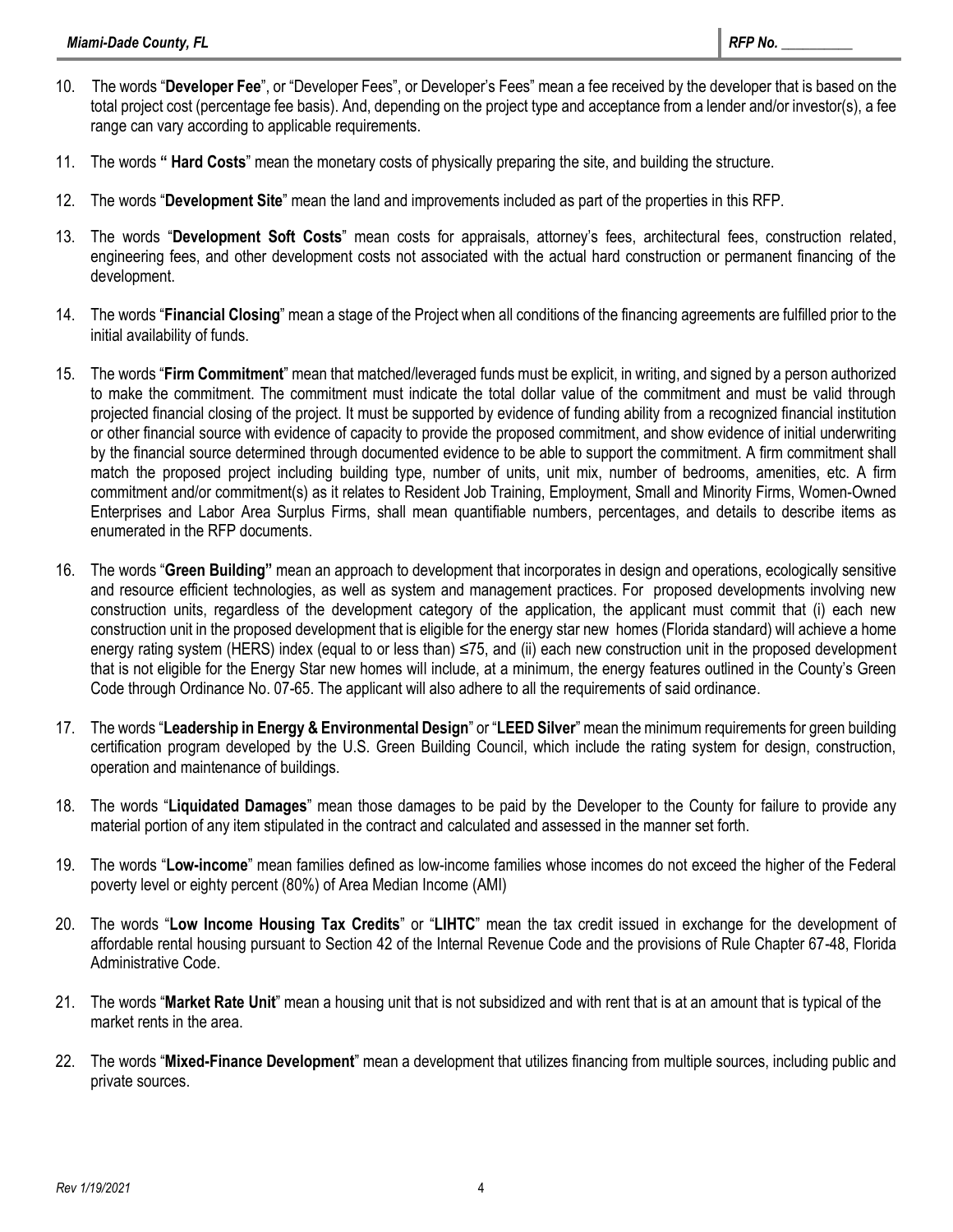- 23. The words "**Mixed-Income Development**" mean a development that incorporates a mix of income groups as a fundamental part of its financial and operating plans. A Mixed-Income Development may include housing that is priced based on the dominant housing market (market-rate units) as well as units priced for lower- income residents.
- 24. The word "**Principal**" means a Proposer, any general partner of a Proposer, and any corporate officer, director, or any shareholder of any Proposer or shareholder of any general partner of a Proposer.
- 25. The words "**Project Site**", or "Property" mean the properties located at 395 NW 1 Street site (Folio Number 01-0110-090-1120 / 0.692 acre), and the 25 NW North River Drive site (Folio Number 01-0111-020-1080 / 0.363 acre).
- 26. The word "**Proposal**" or "**Proposals**" means the properly signed and completed written submission in response to this Solicitation by a Proposer for the Scope of Services, and as amended or modified through negotiations.
- 27. The words "**Proposer**", or "**Developer**" mean the person, firm, entity or organization, as stated on the Solicitation Submittal Form, submitting a response to this Solicitation.
- 28. The words "**RTZ / Government Center Subzone of the Fixed-Guideway Rapid Transit Zone"** mean the new zoning established in Section 33C-11 of the County Code to the Subject Property.
- 29. The words "**Scope of Services**" mean Section 2.0 of this Solicitation, which details the work to be performed by the Selected Developer.
- 30. The words "**Selected Developer**" or "**Selected Proposer**" mean the Proposer that is approved by the Board, and who enters into a ground lease agreement and/or master development agreement (MDA) with the County as a result of this Solicitation.
- 31. The words "**Site Control**" mean Proposers must demonstrate site control (e.g., recorded title, executed lease agreement, firm purchase contract, Option-to-Purchase, or Local Government Resolution) for any additional site proposed (privately-owned site) for the project (if applicable).
- 32. The word **"Solicitation"** means this Request for Proposals (RFP) document, and all associated addenda and attachments.
- 33. The words **"Threshold Requirements"** mean those requirements which require a response from the Proposer in accordance with this RFP. If the Proposer does not provide a complete response in accordance with the requirements of this RFP and/or if the response does not meet the requirements of this RFP, the application will be deemed non-responsive and shall not be scored. The County may make a non-responsive determination of the proposal at any time during the RFP evaluation process.
- 34. The words "**Total Development Cost**," or "**TDC**" mean the total cost of completing the entire project, including but not limited to hard costs and development soft costs, from acquisition to the issuance of Certificate of Occupancy, the costs for demolition, temporary and/or final resident transfer or relocation, design, planning, zoning, variances, financing costs, legal costs, construction, permitting and all other related costs or services required for redevelopment of the project but excluding operating deficit reserves that are part of the permanent phase which have not been included within a Developer Fee. For new construction and rehabilitation projects, the cost of land acquisition shall be deducted from the Total Development Cost.
- 35. The words "**Transit-Oriented Development**," or "**TOD**" mean an urban development that maximizes the amount of residential, business and leisure space within walking distance of public transport. A TOD development emphasizes a compact, walkable, pedestrian-oriented, mixed-use community centered on high-quality train system. In doing so, TOD aims to increase public transport ridership by reducing the use of private cars and by promoting sustainable urban growth.
- 36. The words "**Uniform Federal Accessibility Standards**," or "**UFAS**" mean the Federal standards which are applicable for public housing units' rehabilitation and/or new construction.
- 37. The words "**Workforce Housing**" mean housing deemed affordable to those with a median household income which will serve individuals and/or families, whose household incomes are between sixty percent (60%) and one hundred forty percent (140%) of the area median income.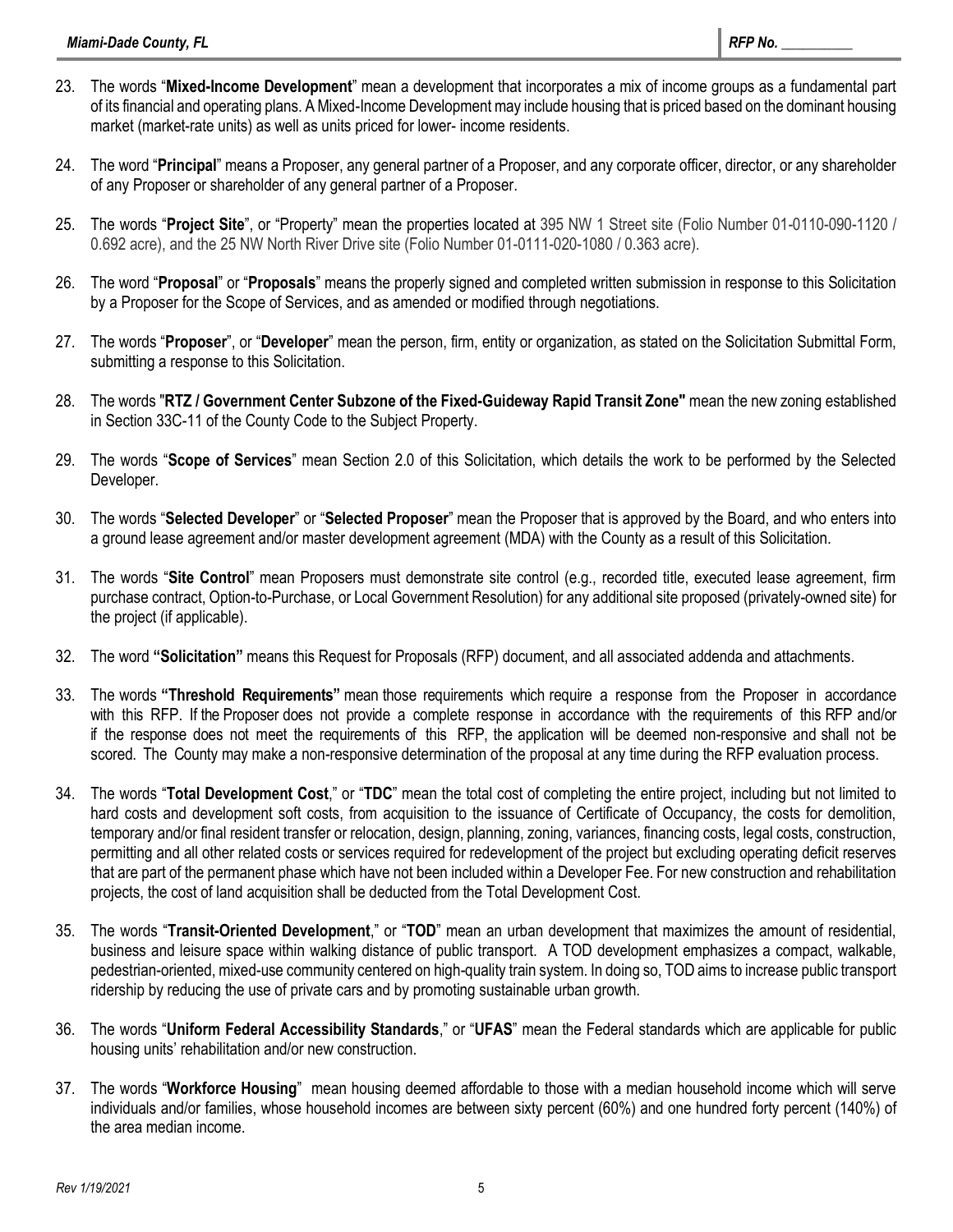## **1.3 General Proposal Information**

The County may, at its sole and absolute discretion, reject any and all or parts of any or all proposals; accept parts of any and all proposals; further negotiate project scope and fees; postpone or cancel at any time this Solicitation process; or waive any irregularities in this Solicitation or in the proposals received as a result of this process. In the event that a Proposer wishes to take an exception to any of the terms of this Solicitation, the Proposer shall clearly indicate the exception in its proposal. No exception shall be taken where the Solicitation specifically states that exceptions may not be taken. Further, no exception shall be allowed that, in the County's sole discretion, constitutes a material deviation from the requirements of the Solicitation. Proposals taking such exceptions may, in the County's sole discretion, be deemed non-responsive. The County reserves the right to request and evaluate additional information from any Proposer regarding Proposer's responsibility after the submission deadline as the County deems necessary.

The Proposer's proposal will be considered a good faith commitment by the Proposer to negotiate a contract with the County, in substantially similar terms to the proposal offered and, if successful in the process set forth in this Solicitation and subject to its conditions, to enter into a contract substantially in the terms herein. The Proposer's proposal shall be irrevocable until contract award unless the proposal is withdrawn. A proposal may be withdrawn in writing only, addressed to the County contact person for this Solicitation, prior to the proposal due date and time, or upon the expiration of 180 calendar days after the opening of proposals.

As further detailed in the Proposal Submittal Form, Proposers are hereby notified that all information submitted as part of, or in support of proposals will be available for public inspection after opening of proposals, in compliance with chapter 119, Florida Statutes, popularly known as the "Public Record Law."

Proposers are hereby notified that all information submitted as part of, or in support of proposals will be available for public inspection after opening of proposals, in compliance with chapter 119, Florida Statutes. The Proposer shall not submit any information in response to this RFP which the Proposer considers to be a trade secret, proprietary or confidential. The submission of any information to the County in connection with this RFP shall be deemed conclusively to be a waiver of any trade secret or other protection, which would otherwise be available to Proposer. In the event that the Proposer submits information to the County in violation of this restriction, either inadvertently or intentionally, and clearly identifies that information in the proposal as protected or confidential, the County may, in its sole discretion, either (a) communicate with the Proposer in writing in an effort to obtain the Proposer's written withdrawal of the confidentiality restriction or (b) endeavor to redact and return that information to the Proposer as quickly as possible, and if appropriate, evaluate the balance of the proposal. Under no circumstances shall the County request the withdrawal of the confidentiality restriction if such communication would in the County's sole discretion give to such Proposer a competitive advantage over other proposers. The redaction or return of information pursuant to this clause may render a proposal non-responsive and/or non-responsible.

Any Proposer who, at the time of proposal submission, is involved in an ongoing bankruptcy as a debtor, or in a reorganization, liquidation, or dissolution proceeding, or if a trustee or receiver has been appointed over all or a substantial portion of the property of the Proposer under federal bankruptcy law or any state insolvency law, may be found non-responsible.

To request a copy of any code section, resolution and/or administrative/implementing order cited in this Solicitation, contact the Clerk of the Board at (305) 375-5126, Monday- Friday, 8:00 a.m. – 4:30 p.m.

## **1.4 Aspirational Policy Regarding Diversity**

Pursuant to Resolution No. R-1106-15, Miami-Dade County vendors are encouraged to utilize a diverse workforce that is reflective of the racial, gender and ethnic diversity of Miami-Dade County and employ locally-based small firms and employees from the communities where work is being performed in their performance of work for the County. This policy shall not be a condition of contracting with the County, nor will it be a factor in the evaluation of solicitations unless permitted by law.

## **1.5 Cone of Silence**

Pursuant to section 2-11.1(t) of the Code of Miami-Dade County, as amended, a "Cone of Silence" is imposed upon each RFP or RFQ after advertisement and terminates at the time a written recommendation is issued. The Cone of Silence prohibits any communication regarding RFPs or RFQs between, among others:

potential Proposers, service providers, lobbyists or consultants and the County's professional staff including, but not limited to, the County Mayor and the County Mayor's staff, County Commissioners or their respective staffs;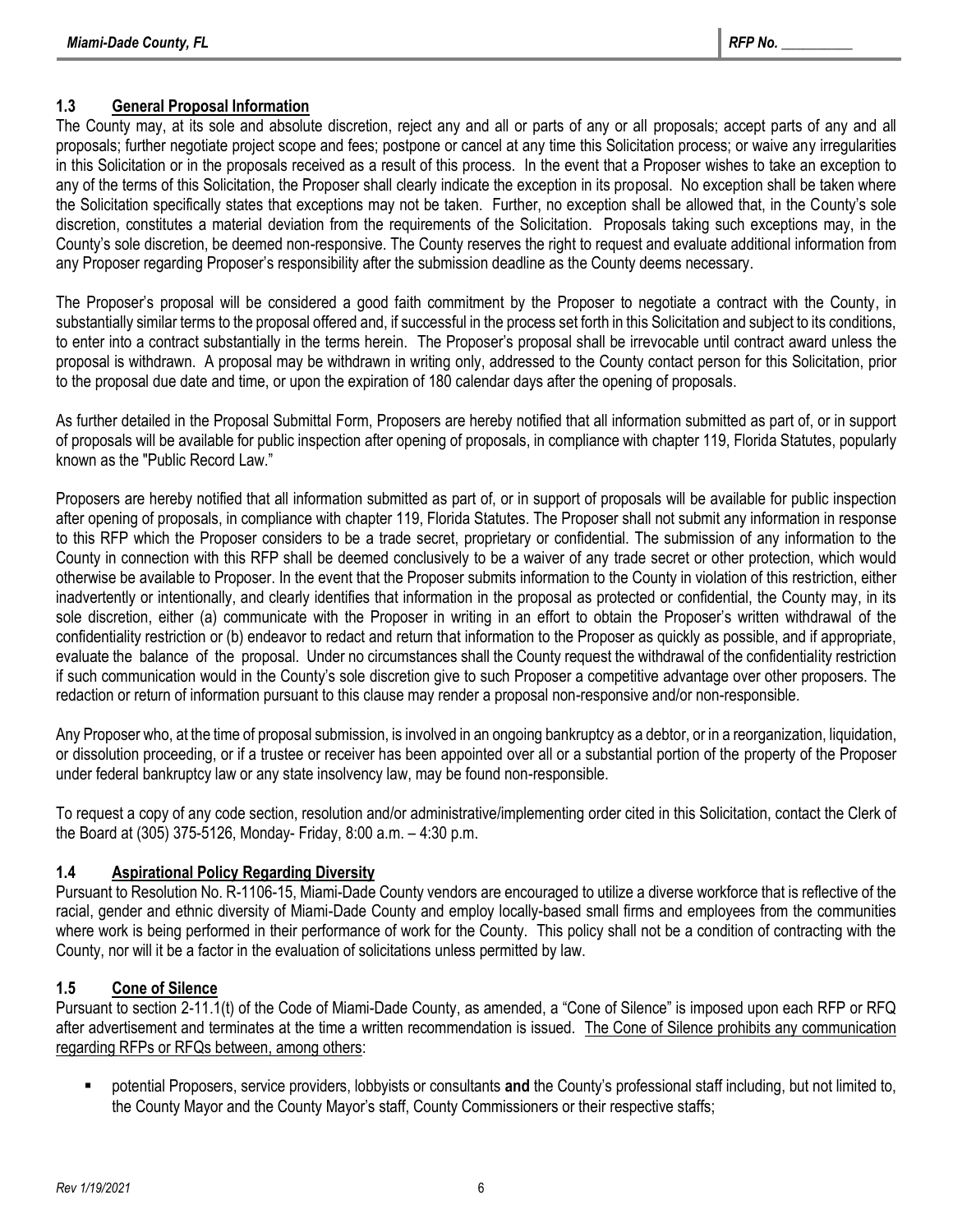- the County Commissioners or their respective staffs and the County's professional staff including, but not limited to, the County Mayor and the County Mayor's staff; or
- potential Proposers, service providers, lobbyists or consultants, any member of the County's professional staff, the Mayor, County Commissioners or their respective staffs **and** any member of the respective Competitive Selection Committee.

The provisions do not apply to, among other communications:

- oral communications with the staff of the Vendor Services Section, the responsible Procurement Contracting Officer, provided the communication is limited strictly to matters of process or procedure already contained in the Solicitation document;
- oral communications at pre-proposal conferences and oral presentations before Competitive Selection Committees during any duly noticed public meeting, public presentations made to the Board of County Commissioners during any duly noticed public meeting;
- recorded contract negotiations and contract negotiation strategy sessions; or
- communications in writing at any time with any County employee, official or member of the Board of County Commissioners unless specifically prohibited by the applicable RFP or RFQ documents.

When the Cone of Silence is in effect, all potential vendors, service providers, bidders, lobbyists and consultants shall file a copy of any written correspondence concerning the particular RFP or RFQ with the Clerk of the Board, which shall be made available to any person upon request. The County shall respond in writing (if County deems a response is necessary) and file a copy with the Clerk of the Board, which shall be made available to any person upon request. Written communications may be in the form of e-mail, with a copy to the Clerk of the Board at [clerkbcc@miamidade.gov.](mailto:CLERKBCC@MIAMIDADE.GOV)

All requirements of the Cone of Silence policies are applicable to this Solicitation and must be adhered to. Any and all written communications regarding the Solicitation are to be submitted only to the Procurement Contracting Officer with a copy to the Clerk of the Board. The Proposer shall file a copy of any written communication with the Clerk of the Board. The Clerk of the Board shall make copies available to any person upon request.

## **1.6 Communication with Competitive Selection Committee Members**

Proposers are hereby notified that direct communication, written or otherwise, to Competitive Selection Committee members or the Competitive Selection Committee as a whole are expressly prohibited. Any oral communications with Competitive Selection Committee members other than as provided in section 2-11.1 of the Code of Miami-Dade County are prohibited.

## **1.7 Public Entity Crimes**

Pursuant to section 287.133(2)(a), Florida Statutes, a person or affiliate who has been placed on the convicted vendor list following a conviction for a public entity crime may not submit a proposal for a contract to provide any goods or services to a public entity; may not submit a proposal on a contract with a public entity for the construction or repair of a public building or public work; may not submit proposals on leases of real property to a public entity; may not be awarded or perform work as a contractor, supplier, subcontractor, or consultant under a contract with any public entity; and, may not transact business with any public entity in excess of the threshold amount provided in section 287.017 Florida Statutes for Category Two for a period of thirty-six (36) months from the date of being placed on the convicted vendor list.

## **1.8 Lobbyist Contingency Fees**

- a) In accordance with section 2-11.1(s) of the Code of Miami-Dade County, after May 16, 2003, no person may, in whole or in part, pay, give or agree to pay or give a contingency fee to another person. No person may, in whole or in part, receive or agree to receive a contingency fee.
- b) A contingency fee is a fee, bonus, commission or non-monetary benefit as compensation which is dependent on or in any way contingent upon the passage, defeat, or modification of: 1) any ordinance, resolution, action or decision of the County Commission; 2) any action, decision or recommendation of the County Mayor or any County board or committee; or 3) any action, decision or recommendation of any County personnel during the time period of the entire decision-making process regarding such action, decision or recommendation which foreseeably will be heard or reviewed by the County Commission or a County board or committee.

## **1.9 Collusion**

In accordance with section 2-8.1.1 of the Code of Miami-Dade County, where two (2) or more related parties, as defined herein, each submit a proposal for any contract, such proposals shall be presumed to be collusive. The foregoing presumption may be rebutted by the presentation of evidence as to the extent of ownership, control and management of such related parties in preparation and submittal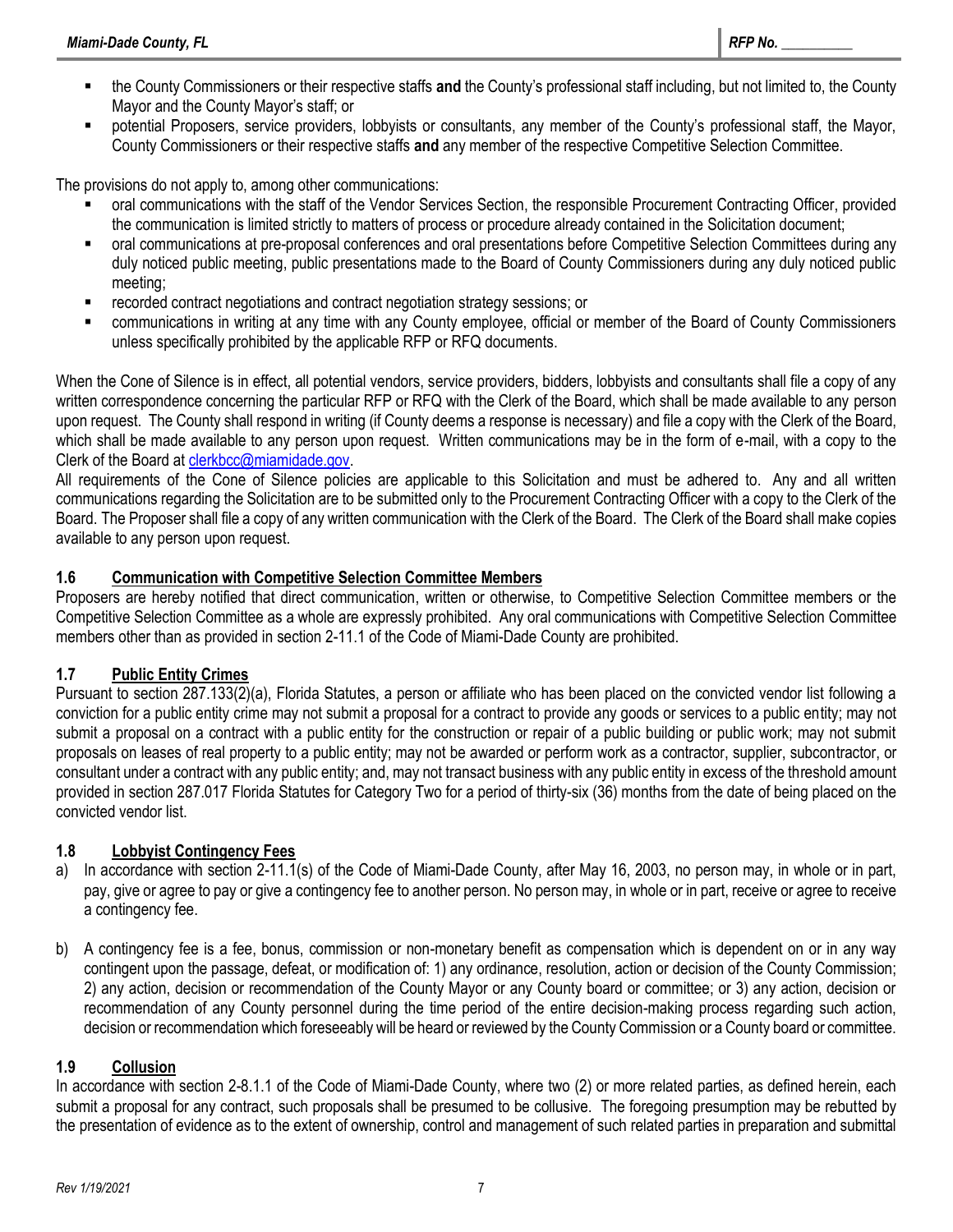of such proposals. Related parties shall mean Proposer, the principals, corporate officers, and managers of the Proposer; or the spouse, domestic partner, parents, stepparents, siblings, children or stepchildren of a Proposer or the principals, corporate officers and managers thereof which have a direct or indirect ownership interest in another Proposer for the same contract or in which a parent company or the principals thereof of one Proposer have a direct or indirect ownership in another Proposer for the same contract. Proposals found to be collusive shall be rejected. Proposers who have been found to have engaged in collusion may be considered non-responsible, and may be suspended or debarred, and any contract resulting from collusive bidding may be terminated for default.

## **1.10 Compliance with Local, State and Federal Requirements**

The Selected Proposer shall comply with applicable state statues for the Work to be completed assigned under contract with the County, including, but not limited to, compliance with sections 255.05 and 255.20, Florida Statutes. Additionally, the Selected Proposer shall comply with all applicable federal laws, state laws and municipal laws, applicable professional standards, County orders, ordinances, rules and regulations which may pertain to this RFP, including but not limited to:

- a) Executive Order 11246 "Equal Employment Opportunity", as amended by executive Order 11375 and as supplemented in Department of Labor regulations (41 CFR chapter 60), as well as the Americans with Disabilities Act of 1990 and implementing regulations, the Rehabilitation Act of 1973, as amended, chapter 553 , Florida Statutes and any and all other local, State and Federal directives, ordinances, rules, orders, and laws relating to people with disabilities and Miami-Dade County Florida, Department of Small Business Development Participation Provisions, as may be applicable.
- b) Environmental Protection Agency (EPA), as applicable to this RFP.
- c) Miami-Dade County Code, chapter 11A, Article IV (Employment). All contractors and subcontractors performing work in connection with this Contract shall provide equal opportunity for employment because of race, religion, color, age, sex, national origin, status as a victim of domestic violence, dating violence or stalking, gender identity or gender expression, sexual orientation, disability, or marital status. The aforesaid provision shall include, but not be limited to, the following: employment, upgrading, demotion or transfer, recruitment advertising; layoff or termination; rates of pay or other forms of compensation; and selection for training, including apprenticeship. The Proposer agrees to post in conspicuous place available for employees and applicants for employment, such notices as may be required by the Miami-Dade County Commission on Human Rights, Equal Employment Opportunity Commission, Florida Commission on Human Relations or other authority having jurisdiction over the work setting forth the provisions of the nondiscrimination law.
- d) Miami-Dade County Code, Chapter 11A, Articles II (Housing) and III (Public Accommodation), which prohibit discrimination on the basis of race, religion, color, age, sex, national origin, status as a victim of domestic violence, dating violence or stalking, gender identity or gender expression, sexual orientation, disability, marital status or source of income (housing only).
- e) "Conflicts of Interest" section 2-11 of the County Code, and Ordinance No. 01-199.
- f) Miami-Dade County Code section 10-38 "Debarment."
- g) Miami-Dade County Ordinance No. 99-5, codified at 11A-60 et. seq. of Miami-Dade Code pertaining to complying with the County's Domestic Leave Ordinance.
- h) Miami-Dade County Ordinance No. 99-152, prohibiting the presentation, maintenance, or prosecution of false or fraudulent claims against Miami-Dade County.
- i) Contract Work Hours and Safety Standards Act [\(40](https://www.law.cornell.edu/uscode/text/40/) U.S.C. [§3701-](https://www.law.cornell.edu/uscode/text/40/3701) [3708\)](https://www.law.cornell.edu/uscode/text/40/3708).
- j) Clean Air Act ( [42](https://www.law.cornell.edu/uscode/text/42/) U.S.C. §[§7401-](https://www.law.cornell.edu/uscode/text/42/7401) [7671q.](https://www.law.cornell.edu/uscode/text/42/7671q)) and the Federal Water Pollution Control Act [\(33](https://www.law.cornell.edu/uscode/text/33/) U.S.C.§§ [1251-](https://www.law.cornell.edu/uscode/text/33/1251) [1387\)](https://www.law.cornell.edu/uscode/text/33/1387), as amended.
- k) Debarment and Suspension (Executive Orders 12549 and 12689).
- l) Byrd Anti-Lobbying Amendment [\(31 U.S.C. 1352\)](https://www.law.cornell.edu/uscode/text/31/1352).
- m) The Copeland "Anti-Kickback" Act as supplemented in Department of Labor regulations (29 CFR Part 3).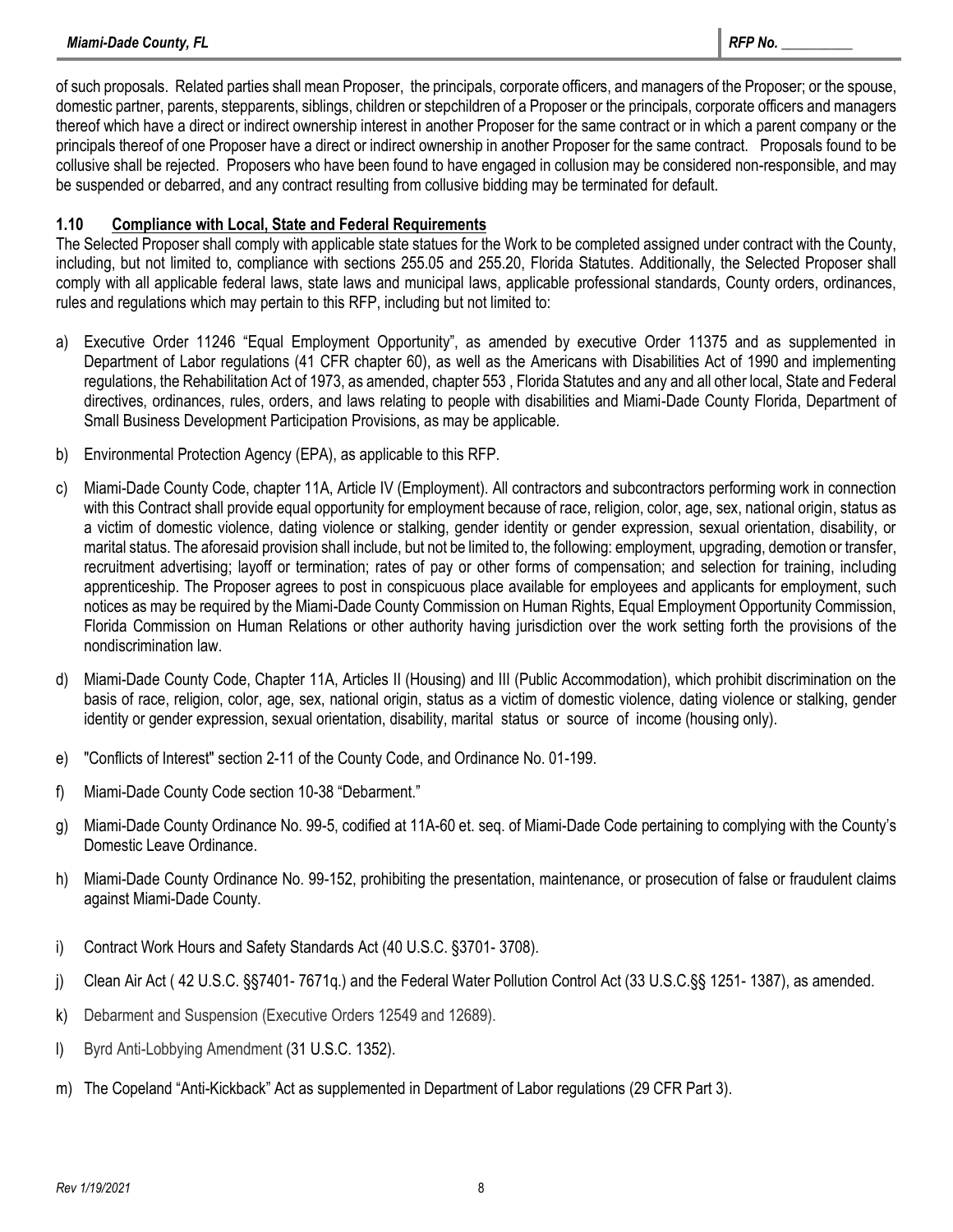- n) Compliance with Executive Order 12549 "Debarment and Suspension", which stipulates that no contract(s) are "to be awarded at any tier to any party which is debarred or suspended or is otherwise excluded from or ineligible for participation in Federal assistance programs.
- o) Mandatory standards and policies related to energy efficiency which are contained in the State of Florida energy conservation plan issued in compliance with the Energy Policy and Conservation Act (Pub. L. 94-163, 89 Stat. 871).
- p) Federal Uniform Administrative Requirements, Cost Principles, and Audit Requirements for Federal Awards as set forth in 2 CFR part 200.
- q) Lead-Based Paint Poisoning Act (42 USC § 4821, et. seq.).
- r) The Fair Housing Act (42 USC §§ 3601-19 and regulations pursuant thereto (24 CFR Part 100); Executive Order 11063 (Equal Opportunity in Housing) and regulations pursuant thereto (24 CFR Part 107); the Florida Fair Housing Act (Section 760.20 et seq.) and the fair housing poster regulations (24 CFR Part 110).
- s) Title VI of the Civil Rights Act of 1964 (42 USC § 2000d) and regulations pursuant thereto (24 CFR Part relating to non-discrimination in housing.
- t) The prohibitions against discrimination on the basis of age under the Age Discrimination Act of 1975 (42 USC §6101-07) and regulations issued pursuant thereto (24 CFR Part 146).
- u) The prohibitions against discrimination on the basis of disability under Section 504 of the Rehabilitation Act of 1973 (29 USC § 794) and regulations issued pursuant thereto (24 CFR Part 8); the Americans with Disabilities Act and regulations pursuant thereto (28 CFR Part 36); and the Architectural Barriers Act of 1968, as amended, and regulations issued pursuant thereto (24 CFR Part 40).
- v) Executive Orders 11246, 11625, 12432, and 12138. Consistent with HUD's responsibilities under these orders, the Developer must make efforts to encourage the use of minority and, women's business enterprises in connection with funded activities.
- w) Verification of Employment Eligibility (E-Verify), pursuant to Section 448.095 for Florida Statutes, Employment Eligibility, public and private employers must enroll in the E-Verify System [\(http://www.uscis.gov/e-verify\)](http://www.uscis.gov/e-verify) and retain the I-9 Forms for inspection. This includes but is not limited to utilization of the U.S. Department of Homeland Security's E-Verify System to verify the employment eligibility of all newly hired employees by the Selected Proposers effective January 1, 2021 and requiring all Subcontractors to provide an affidavit attesting that the Subcontractor does not employ, contract with, or subcontract with, an unauthorized alien.
- x) The labor standards as set forth in the Davis-Bacon Act and other related acts, as supplemented by Department of Labor regulations (29 CFR Part 5, "Labor Standards Provisions Applicable to Contracts Covering Federally Financed and Assisted Construction").

## **1.11 Contract Measures**

Not applicable.

## **1.12 Uniform Federal Accessibility Standards (UFAS) Requirements (if required)**

Pursuant to Section 504 of the Rehabilitation Act of 1973 related to the UFAS requirements, minimum features and amenities are required to be incorporated in the proposed development. Not less than five percent (5%) of all housing units, in addition to all common areas shall, comply with UFAS for the development site(s) in this RFQ. In addition, not less than two percent (2%) of the housing units, shall comply with hearing and sight impaired UFAS requirements. UFAS units shall not be concentrated in any one area or phase of the Project(s) but shall be spread evenly throughout the Project.

## **1.13 Employ Miami-Dade Program**

Subject to the requirements and limitations as described in Section 1.14 of this RFP, all contractors and subcontractors of any tier on (i) construction contracts valued in excess of one million dollars (\$1,000,000) for the construction, demolition, alteration and/or repair of public buildings, or public works; or (ii) contracts or leases valued in excess of one million dollars (\$1,000,000) for privately funded construction, demolition, alteration or repair of buildings, or improvements on County-owned land in accordance with Section 5.02 of the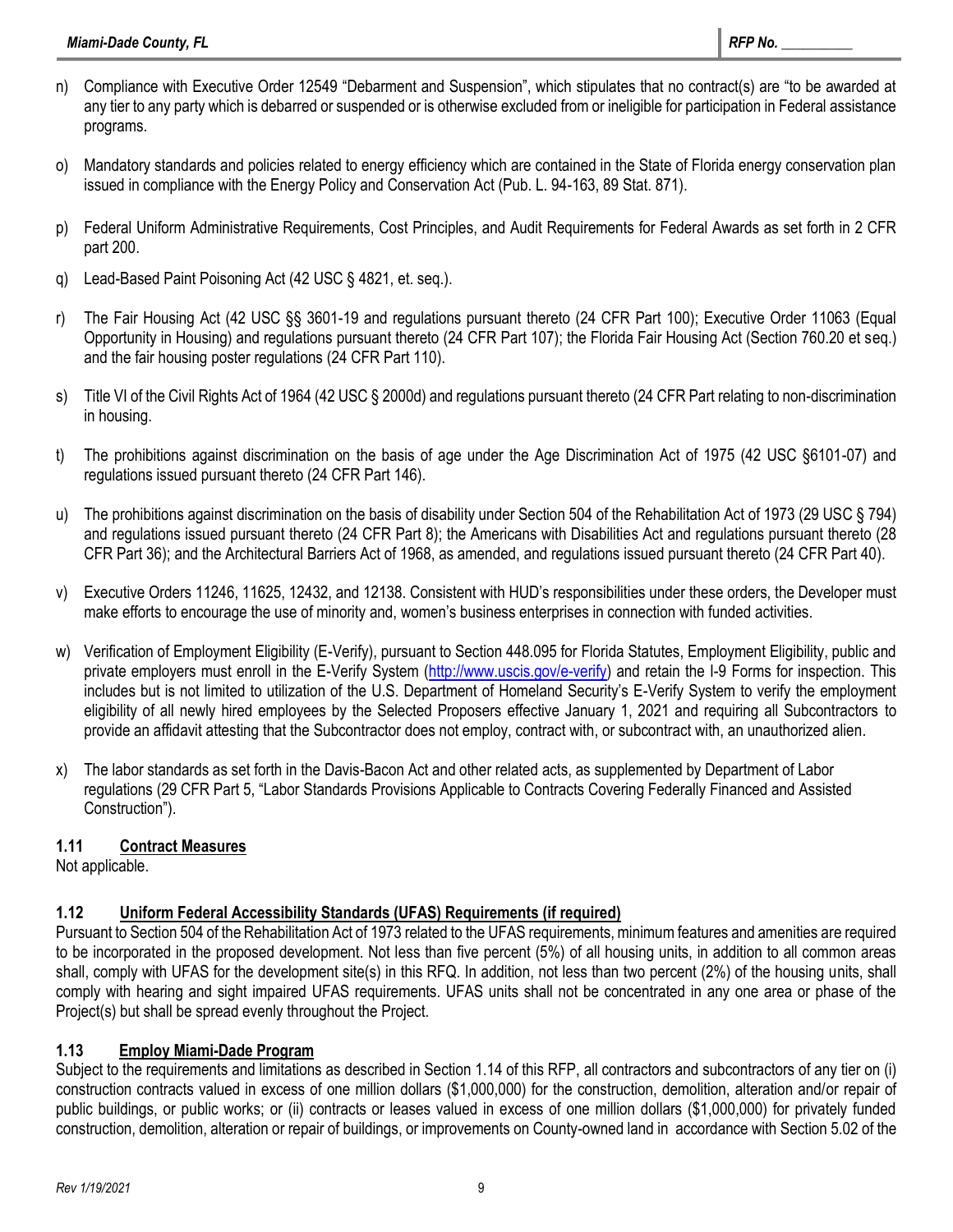Miami-Dade County Home Rule Amendment and Charter, Section 2-8.1 of the Code of Miami-Dade County, and Administrative Order No. 3-63,. The awarded Contractor is hereby notified that the County will consider whether the Contractor made its best reasonable efforts to promote Employ Miami-Dade on this contract, as defined in A.O. 3-63, as part of the County's evaluation and responsibility review of the Contractor for new County contract award.

The County, "CareerSource" South Florida, Neighbors and Neighbors Association (NANA), and other local agencies have partnered to offer a Construction Certification Training to help put eligible Miami-Dade County residents back to work. Employ Miami-Dade has three goals: 1) connect employers who need workers with those workers; 2) provide the skills training necessary to prepare our residents to enter the workforce; and 3) ensure that Miami-Dade residents are first in line to be considered for jobs.

## **1.14 Residents First Training and Employment Program**

Pursuant to Section 2-11.17 of the Code of Miami-Dade County and Implementing Order No. 3-61, all contractors and subcontractors of any tier on (i) construction contracts valued in excess of \$1 million for the construction, demolition, alteration and/or repair of public buildings, or public works; or (ii) contracts or leases valued in excess of \$1 million for privately funded construction, demolition, alteration or repair of buildings, or improvements on County-owned land shall comply with the following: (i) prior to working on the project, all persons employed by the contractor or subcontractor on the project to perform construction have completed the OSHA 10-hour safety training course, and (ii) the contractor will make its best reasonable efforts to have fifty-one percent (51%) of all construction labor hours performed by Miami-Dade County residents. However, Proposals providing seventy-five percent (75%) or higher of all construction labor hours performed by Miami-Dade County residents are preferred.

Proposals shall also include requirements of Section 2-11.17 of the Code of Miami-Dade County and Implementing Order No. 3-61, including the right of the County to access the Contractor's and subcontractors' records to verify compliance, in any contract, subcontract, or sublease, if applicable. Selected Proposer shall be responsible to the County for payment of compliance monitoring costs and any penalties found due. Proposers shall submit a completed copy of the Residents First Training and Employment (RFTE) Program Responsible Contractor/Subcontractor Affidavit Form (Form 2 - RFTE 1) with their Proposal.

## **1.15 Davis-Bacon Requirements**

Pursuant to section 2-11.16 of the Code of the Miami-Dade County Davis-Bacon Wage Schedule is in effect for Miami-Dade County. The most recent Davis-Bacon Wage Rate decision will be applicable for the construction phase of a Project at the time the construction contract is awarded. All construction and/or rehabilitation on County sites that were funded with CDBG funds shall comply with Davis-Bacon wage requirements.

The Selected Proposer is required to pay \$1,700 per month for the Davis-Bacon Compliance Review fee during all phases of construction of the Project Site.

General Contractors and sub-contractors are required to register for the Elation Systems as part of the monitoring requirements for compliance with Davis-Bacon Wage Rates, which includes submittals of Certified Payrolls. Elation Systems registration will also serve to monitor requirements compliance.

(Website address is:<https://www.elationsys.com/app/Registration>Promotion Code is: PHCD-2021)

## **1.16 Contracting with Small and Minority Businesses, Women's Business Enterprises, and Labor Surplus Area Firms**

In accordance with 2 CFR § 200.321, the Selected Proposer must take all necessary affirmative steps to assure that minority businesses, women's business enterprises, and labor surplus area firms are used when possible.

Affirmative steps must include:

- a) Placing qualified small and minority businesses and women's business enterprises on solicitation lists;
- b) Assuring that small and minority businesses, and women's business enterprises are solicited whenever they are potential sources;
- c) Dividing total requirements, when economically feasible, into smaller tasks or quantities to permit maximum participation by small and minority businesses, and women's business enterprises;
- d) Establishing delivery schedules, where the requirement permits, which encourage participation by small and minority businesses, and women's business enterprises;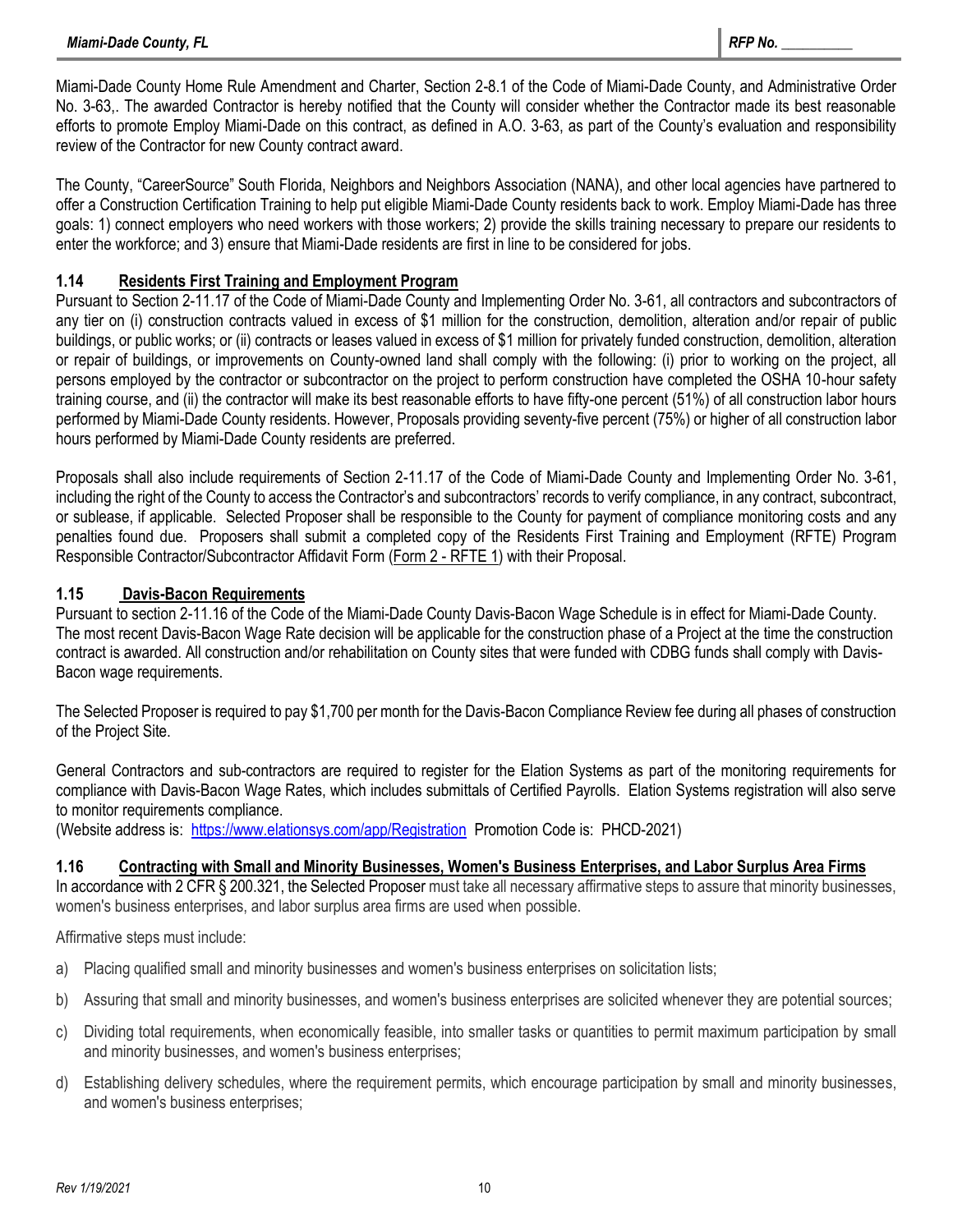- e) Using the services and assistance, as appropriate, of such organizations as the Small Business Administration and the Minority Business Development Agency of the Department of Commerce; and
- f) Requiring the prime contractor, if subcontracts are to be let, to take the affirmative steps listed in this section.

## **1.17 CDBG Funds Requirements, Compliance with National Objectives**

The Project Site is subject to HUD's CDBG funding requirements and must also meet HUD's National Objectives. The County, as a grant recipient of CDBG funds, must certify that its projected use of funds has been developed so as to give maximum feasible priority to activities which will carry out one or more of the national objectives to benefit low- and moderate-income families or aid in the prevention or elimination of slums or blight. The projected use of funds may also include activities that the recipient certifies are designed to meet other community development needs having a particular urgency because existing conditions pose a serious and immediate threat to the health or welfare of the community where other financial resources are not available to meet such needs. Consistent with the foregoing, each recipient that receives CDBG funds must ensure and maintain evidence that each of its activities assisted with CDBG funds meets the national objectives as contained in its certification. Criteria for determining whether an activity addresses one or more of these objectives are found in 24 CFR § 570.208, which can be accessed by going to the following website: [https://www.law.cornell.edu/cfr/text/24/570.208.](https://www.law.cornell.edu/cfr/text/24/570.208)

## **2.0 SCOPE OF SERVICES**

## **2.1 Background**

The purpose of this Solicitation is to maximize and expedite the development potential of the Project Site, which consists of the properties located at 395 NW 1 Street site (Folio Number 01-0110-090-1120 / 0.692 acre), and the 25 NW North River Drive site (Folio Number 01- 0111-020-1080 / 0.363 acre), and provide a financial return to the County, while increasing the supply of quality affordable, workforce and market rate housing for the residents of the County.

The County seeks, among other things, to have qualified developers to submit proposals, who have successful experience in obtaining project financing and can aggressively pursue all available funding sources, which shall include the Florida Housing Finance Corporation (FHFC) funding, including but not limited to Low Income Housing Tax Credits (LIHTC), State Apartment Incentive Loan (SAIL), Federal Home Loan Bank (Affordable Housing Program (AHP) and Community Investment Program (CIP)), New Market Tax credits, EB-5 program, etc., in addition to any other funding which may be available from private foundations, corporations, etc. The Project Site consist of two properties located at 395 NW 1 Street, and 25 NW North River for the new development, and are located within an approved census tract by former Governor Rick Scott for Opportunity Zone Funding via the Tax Cuts and Jobs Act. . The County seeks qualified developers to make the Project financially viable, meet stated objectives and requirements of this RFP, in addition to minimizing funding sources (Surtax, etc.) from the County. Project must contain at least 425 living units

The County seeks Proposers who can provide the following:

- 1. A comprehensive redevelopment maximizing density in accordance to the Government Center Subzone of the Fixed-Guideway Rapid Transit Zone (RTZ), while remaining sensitive to the neighborhood scale.
- 2. Build and properly maintain quality affordable, workforce and market rate units.
- 3. Provide the type of project and units that best suit the needs of the neighborhood and County.
- 4. Maximize financial return to the County so that additional affordable units can be built to further assist the citizens of Miami- Dade County.
- 5. Provide for a distinctive design for the building and site in consultation with the County and take into consideration the Baseline/Recommended Design Criteria Guidelines that are attached to this RFP (Attachment 5).
- 6. Complete the facility quickly and serve as a model of public/private partnerships for effective and efficient development.
- 7. Work closely with all agencies including but not limited to the Federal Aviation Administration (FAA), that are involved in various approval process for this project.
- 8. Work closely with permitting agencies and document the permitting and inspection process to include progress reports and recommendations on improving and expediting the process.
- 9. Obtain all certifications, inclusive but not limited to the Certification of Occupancy.

The County will retain ownership of the land, and may participate in business arrangements with the company that owns the improvements. The County expects to share in any revenue generated by new development. This may include, but is not limited to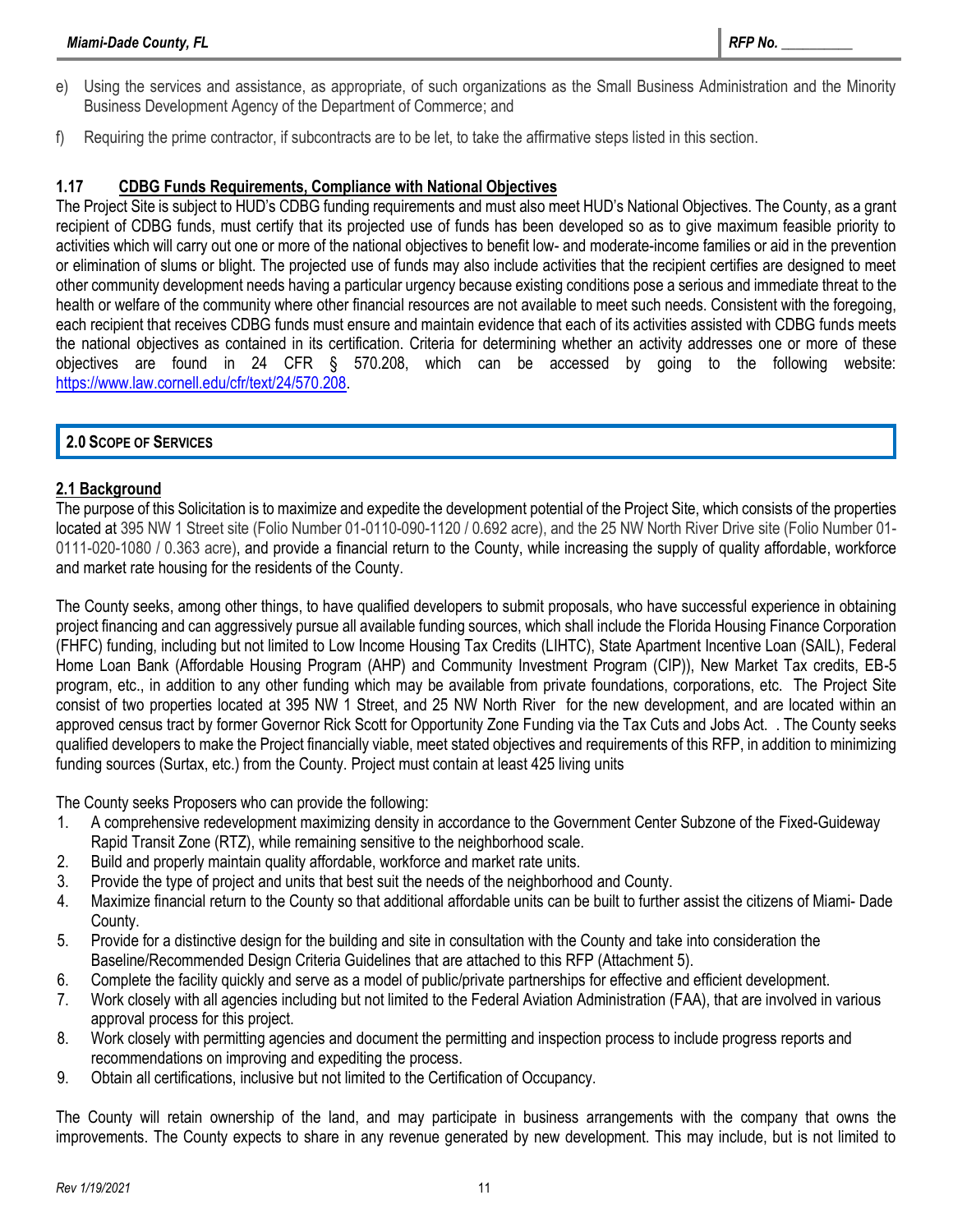ground lease payments, net revenues, share of developer fees, and other sources as may be negotiated between the County and Developer as part of the Master Development, Agreement or other agreement.

## **2.2 Minimum Qualifications Requirements of Development Team**

The Selected Proposer shall have a Development Team that meets and maintains all applicable licensing requirements and registration in the State of Florida, required for all phases of Project including design, development and operation of the Project Site.

## **2.3 Preferred Qualification Requirements**

The Selected Proposer shall demonstrate the capabilities, expertise, and resources to pursue and obtain financing and successfully perform the Scope of Services for the Project Site and perform all other services required for the redevelopment of the project in its entirety as indicated in this RFP.

## **2.4 Project Requirements/Specifications**

The Selected Proposer shall comply with the following requirements for this Project:

- a. The existing building will be demolished and be replaced with a mix of affordable, workforce, and market rate housing units (i.e., the new units) pursuant to the Selected Proposer's development approach. The bedroom mix for the new building may include: studios, one-bedroom, two-bedroom and three-bedroom units and shall also include, but not be limited to community center(s) or clubhouse, gym, laundry rooms, parking, common areas, retail or other use, etc. Design shall be in compliance with ADA/UFAS latest codes.
- b. The affordable, workforce and market rate units shall be interspersed within the building without concentration in any one area.

At least 15% of the total unit count shall be set aside for families earning up to 80% of annual AMI as determined by HUD. The set aside units shall include a mix of studio, one, two, and three bedroom units.

- c. In accordance with Resolution No. R-617-18, the Selected Proposer shall provide a written natural disaster plan in place that addresses activities required before, during, and after a natural disaster. The written natural disaster plan shall include the provisions indicated below:
	- 1. Selected Proposer shall provide written natural disaster plan approved by the County Mayor, or the County Mayor's designee for the Project. Such natural disaster plan shall be updated annually, be made available to the residents and first responders, and include at a minimum the following information:
		- (a) An evacuation plan for all residents of the housing development; and
		- (b) Steps to be taken in order to identify all residents who evacuate from or choose to remain in the housing development before and after a natural disaster; and
		- (c) A communication plan between the developer, borrower or grantee and their personnel before, during and after a natural disaster; and
		- (d) Any other requirements that the County Mayor or the County Mayor's designee, at their sole discretion, determines to be necessary for inclusion in the natural disaster plan.

The Selected Proposer shall work cooperatively with PHCD and, if applicable; other stakeholders including the Miami-Dade County School Board, Miami-Dade County Police Department, City of Miami Police Department, social services agencies, community groups, private foundations and companies, etc.

d. The selected Proposer shall incorporate in its proposed development among other things, items as indicated below for community features/common areas and unit amenities.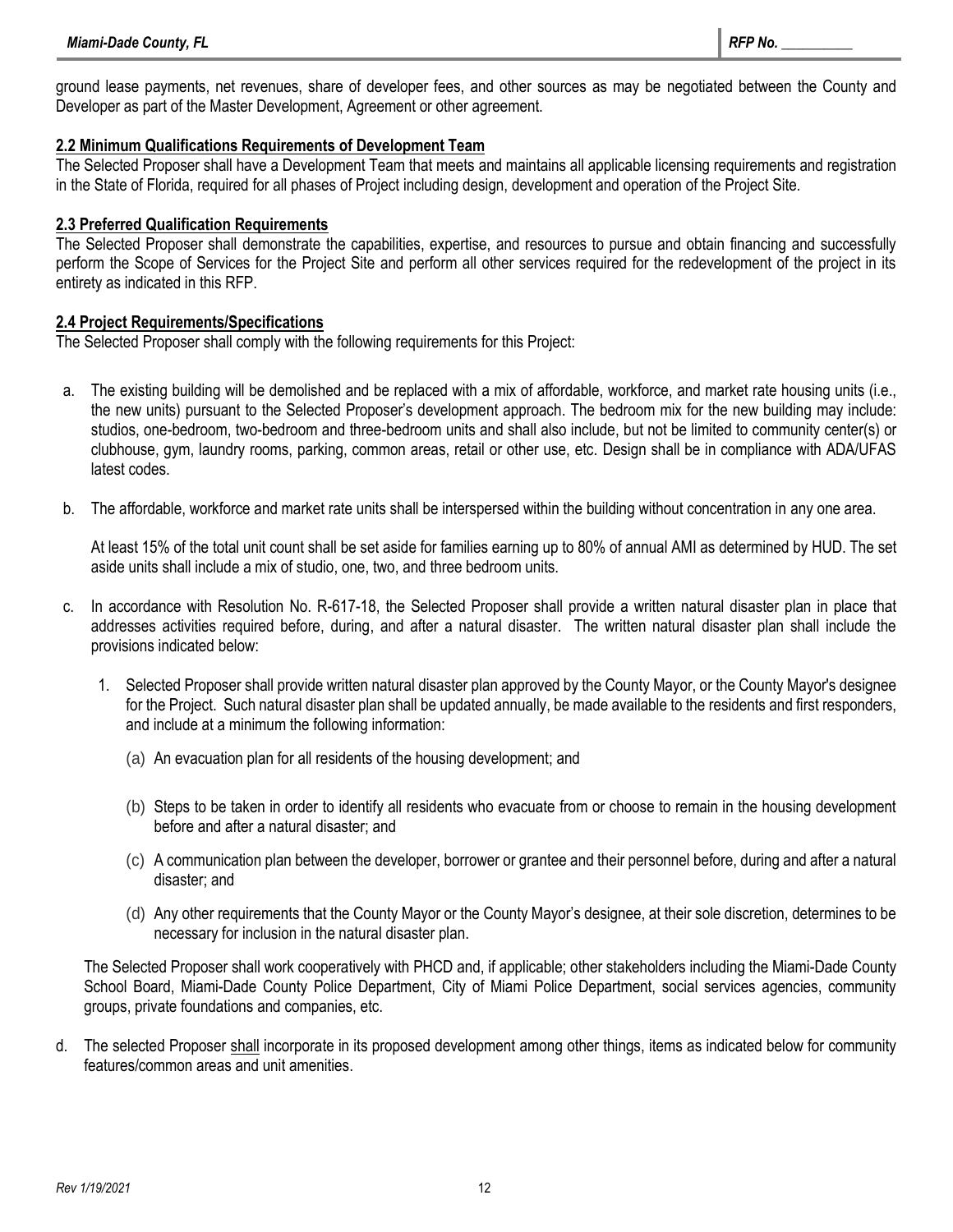| <b>Community Features / Common Areas (Each Tower)</b>                   | <b>Amenities (Each Tower)</b>                    |
|-------------------------------------------------------------------------|--------------------------------------------------|
| Security system/cameras to include facial recognition and License plate | Washers and dryers in each unit                  |
| readers (LPR's)                                                         |                                                  |
| Impact windows and doors*                                               | Tile/Marble flooring                             |
| Designated guest parking                                                | Impact windows and doors*                        |
| Assigned resident parking                                               | Modern kitchen cabinets                          |
| Elevators*                                                              | Granite countertops (Or Approved Equal)          |
| Motion sensor exterior lights                                           | Energy-efficient appliances                      |
| Gated parking lot with key fob entry or card entry                      | Window treatment/coverings for each window       |
| Computer lab/print lab                                                  | Accessibility-Compliance with Uniform<br>Federal |
|                                                                         | Accessibility Standards (UFAS)*                  |
| <b>Clubhouse/Community Center</b>                                       |                                                  |
| Pool(s) within Project Site                                             |                                                  |
| Gym/Exercise room                                                       |                                                  |
| Pool(s)                                                                 |                                                  |
| Accessibility-Compliance with Uniform Federal Accessibility             |                                                  |
| Standards per UFAS Requirements *                                       |                                                  |

\*As per applicable Codes

- e. The design of the Project shall include CPTED strategies, in addition to meeting with police and others who can provide beneficial input for additional crime prevention initiatives.
- f. Proposers shall provide all other services as may be required to implement the redevelopment project in its entirety.

## **2.5 Project Site**

The Project Site shall consist of the properties located at 395 NW 1 Street, and 25 NW North River Drive for the new development. Prior to submitting Proposals, Proposers shall become familiar with the Project (See Attachment 1), for the overview of the properties location and full legal description; and Boundary Surveys for Project Site (see Attachment 2); and conduct additional investigations and due diligence to ascertain site conditions, availability and location of utilities and connections, flood criteria/finished floor elevation requirements, zoning, and all other site and/or project-related requirements, to ensure that the proposed Project can be built on the Property within costs and schedule indicated in the Proposer's Proposal.

## For existing building drawings, see Attachment 4.

#### **2.6 Selected Proposer's Key Tasks**

The Selected Proposer shall perform the following key tasks:

- a. Obtain funding for the Project, for all phases of the development and operation, from any of the available funding sources as indicated herein and as otherwise determined by the developer.
- b. Plan, design, expedite and obtain all permitting approvals, demolish, develop, construct, obtain corresponding certificates including, but not limited to Certification of Completion maintain, and operate the proposed Project Site consistent with stated goals and requirements of the solicitation and agreement(s) pursuant to all applicable Federal, State, and Local requirements.

## **2.7 Deliverables**

Proposers shall submit a detailed narrative explaining their proposed design, phasing, proposed plan for construction, plan and any other required responses with its Proposal, as further enumerated in this RFP. Selected Proposer shall provide on a timely manner all applicable plans, reports, information, documents, or any resource required for the redevelopment and operation of the Project Site and/or as required by PHCD.

## **2.8 Projected Development Schedule**

The Proposer shall provide a projected development schedule and timeline for the project, addressing all major milestones of development including: negotiations, site plan approval, re-zoning (if applicable), design and construction documents, building permit approvals, financial closing, construction, marketing, and lease-up. Schedule of completion, including milestones and any possible penalties shall be the subject to liquidated damages that will be negotiated during the process of formulating a lease agreement and/or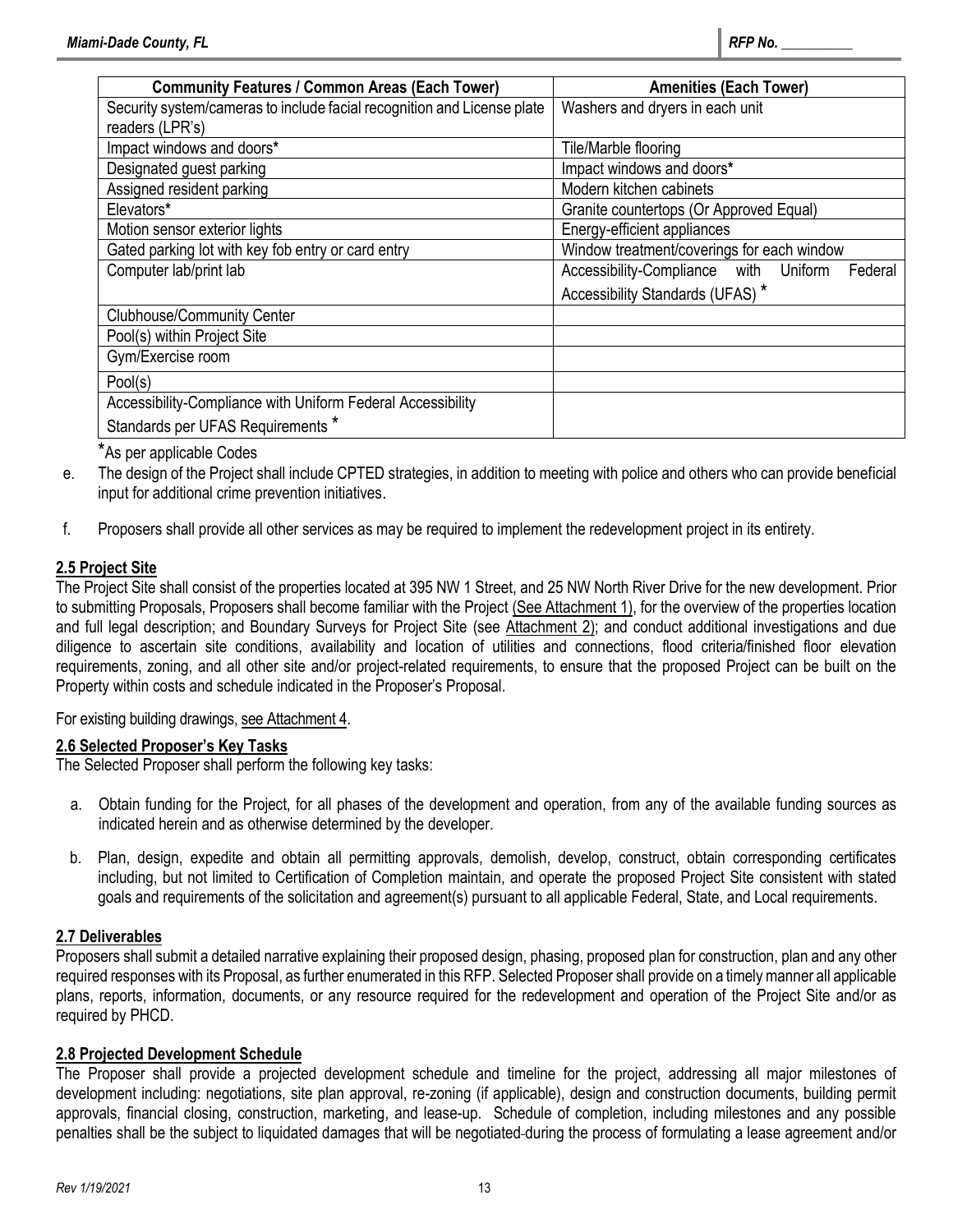master development agreement with the Selected Proposer. Proposers should discuss any expected variances in the timeline, and must disclose of any issues, or potential matters, that might delay the Proposer from commencing with the Project as envisioned, or otherwise delay the Project, such as, but not limited to, other development project undertaken by the Proposer.

## **2.9 Design and Development Guidelines**

Project must conform to requirements of the Florida Building Code, the Miami-Dade County requirements including, but not limited to the Government Center Subzone of the Fixed-Guideway Rapid Transit Zone (RTZ) (See Attachments 7 & 8), any other potential government requirements, and the requirements imposed by this Solicitation, along with any negotiated lease agreement and master development agreement between the County and the Selected Proposer. It should be noted that required sustainable design elements will include as minimum Leadership in Energy & Environmental Design (LEED) Silver certification for new construction; Florida Green Building Coalition (FGBC), or other comparable rating system for certifying and soaring the environmental stewardship of a project. The project shall be certified by an appropriate Professional associated with the sustainable design standard that is being adhered to.

The Project must be visually appealing and welcoming to the entire community. It cannot be offensive or provide elements that can be determined to be obscene, annoying, degrading, distasteful, hideous, unpleasant, or hateful. The architectural design features must include, but are not limited to, the following: 1) pedestrian safety, with sufficient lighting and open space; 2) clear and distinct entrances and egress; 3) residential units sensitive to the traffic and 4) modern architectural creativity that enhances the neighborhood.

The County reserves the right to negotiate the design elements of any of the Proposals submitted in response to this Solicitation. Such modifications can be to the façade, shape, and/or the interior space of any building included in the Project.

The design should be compatible within the County's Baseline/Recommended Design Criteria. (See attachment 5). The Proposal shall be based upon the Baseline/Recommended Design Criteria in Attachment 5. However, alternative designs will be considered. Proposed design alternatives should meet or exceed the programming and space requirements laid out in the Baseline/Recommended Design Criteria.

## **2.10 Art in Public Places**

This Project is subject to the Art in Public Places ("APP") provisions in section 2.11.15 of the Miami-Dade County Code and Administrative Order 3-11, as managed by the Miami-Dade County Department of Cultural Affairs ("Department of Cultural Affairs") pursuant to Procedure 358 in the Miami-Dade County Procedures Manual ("Procedures Manual"). The Selected Proposer shall transmit one and half (1.5%) of the Project costs for all development on County land (as outlined in the Procedures Manual) to the Department of Cultural Affairs for the implementation of the APP program. The Selected Proposer is required to work collaboratively with the Department of Cultural Affairs and PHCD on the implementation of the APP program pursuant to the requirements of said program. The referenced documents can be accessed at:

[https://library.municode.com/fl/miami\\_-\\_dade\\_county/codes/code\\_of\\_ordinances](https://library.municode.com/fl/miami_-_dade_county/codes/code_of_ordinances)

<http://www.miamidade.gov/ao/home.asp?Process=alphalist>

<http://intra.miamidade.gov/managementandbudget/library/procedures/358.pdf>

## **2.11 Sustainable Buildings Program**

The Selected Proposer shall cooperate and cause its contractors and consultants to cooperate with the County's Sustainability Manager in order to incorporate green building practices into the planning and design of the Capital Improvements pursuant to County Ordinance No. 07-65 concerning the County's Sustainable Buildings Program. The Selected Proposer shall, in each of its contracts and subcontracts, include a provision that the contractor, subcontractor and/or sub-consultant shall comply with all requirements of the County's Sustainable Building Program. The terms for compliance with the County's Sustainable Buildings Program will be negotiated at the time of the award of the contract.

## **2.12 Assessment of Project Site**

Prior to submitting its proposals, Proposers shall become familiar with the Project Site and conduct additional investigations and due diligence to ascertain site conditions, availability and location of utilities and connections, flood criteria/finished floor elevation requirements, zoning, and all other site and/or project-related requirements, to ensure that the proposed project can be built on the site within costs and schedule indicated in the Proposer's proposal.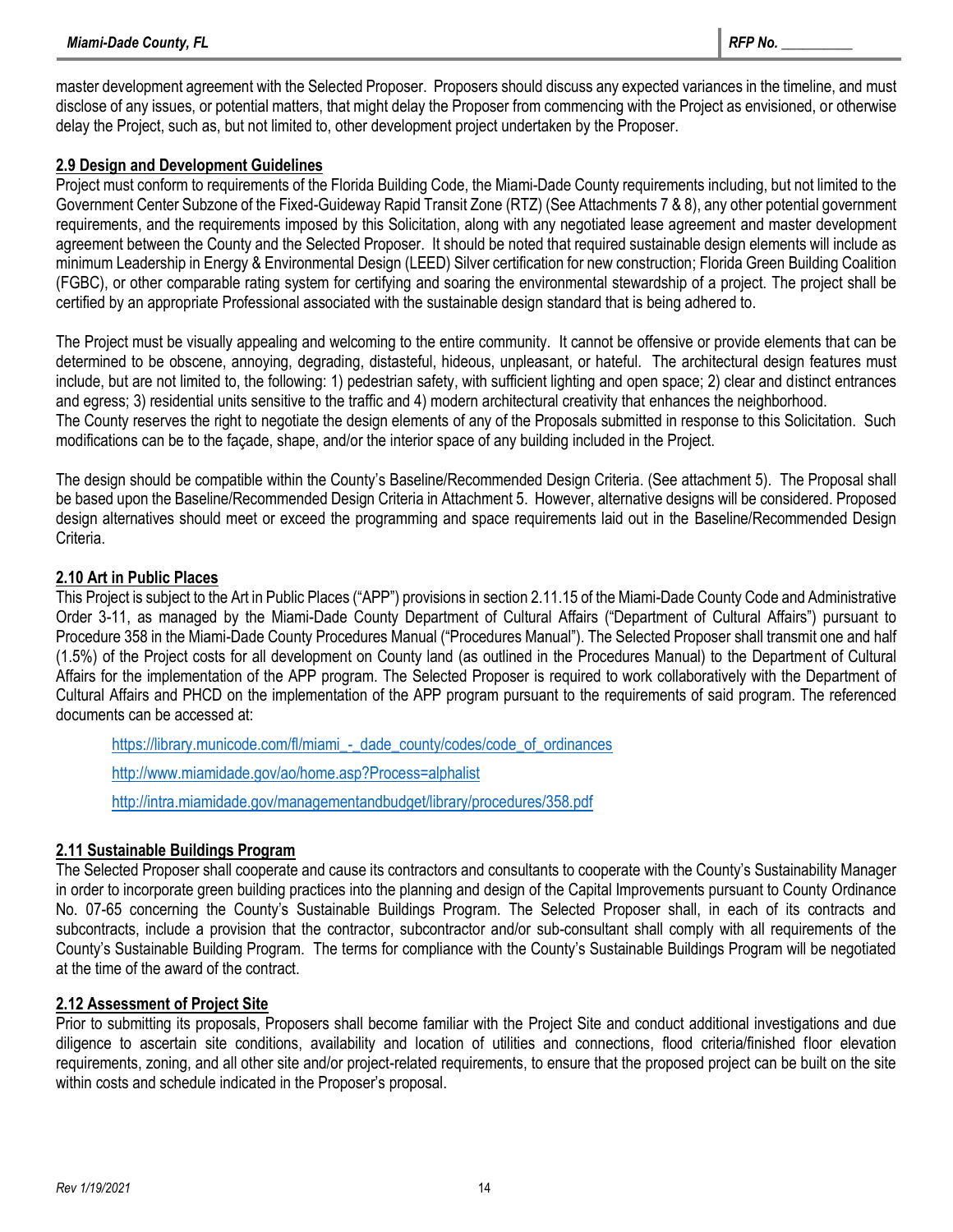## **2.13 Proposer's Certification**

By submitting its proposal, Proposer certifies that the information contained in its proposal has been carefully reviewed, is accurate and that the proposed development can be completed in its entirety, (including schedule and budget) in accordance with the proposal submitted to the County.

#### **2.14 Environmental**

The Selected Proposer will be responsible to perform its due diligence environmental site analysis and obtain the Environmental Site Assessment (ESA) reports for sites where reports are not available through this RFP (Attachment 3), and pay for all, or any further environmental assessments/testing, and source removal, inclusive but not limited to Asbestos Survey, Radon testing/assessment, as required by Miami-Dade County Regulatory and Economic Resources (RER) / Department of Environmental Management (DERM). Proposer is responsible to submit all ESA reports it conducts for DERM review and DERM recommendations, Should the County incur any costs in acquiring Environmental Site Assessment approval, either before selection of a developer or after such selection, the selected Proposer agrees to reimburse the County after such costs.

#### **2.15 Budget/Funding**

It is the sole responsibility of the Selected Proposer to apply for and obtain construction and permanent financing from the lender(s) investor(s), or other entities in amounts consistent with the Lease Agreement and to develop and complete the project. At this point in time, Miami-Dade County will not be committing to contributing any funding toward the Mixed-Use Development on the Project Site. The Selected Proper may use different and/or a combination of lenders or investors for construction and/or permanent financing. Each Proposer will be required to submit a term sheet and a letter of intent (or a commitment letter) from lender(s) or investor(s) indicating a willingness to finance an amount necessary for financing of the Project. Should the Selected Proposer fail, for any reason, to secure such term sheet(s) and letter(s) of intent (or a commitment letter(s) from financing entities within a reasonable time as determined in the sole discretion of the County, the County shall be free to terminate any agreement that it may have with the selected proposer regarding development of the Project Site.

Selected Proposer may use subsidy sources from the County or other entities should they become available in the future. Selected Proposer must comply with all terms of any subsidy programs that are utilized. However, absent the receipt of a subsidy from the County or other entities, depending upon the type and amount of such subsidy, the Selected Proper shall be required to complete the proposed development Project in a timely manner.

## **2.16 Payments to County**

The County will retain ownership of the land and may participate in business arrangements with the company that owns the improvements which will include co-property management of the Project Site. The Project Site will be leased to the Selected Proposer under a longterm ground lease agreement.

The Selected Proposer shall pay to the County for the use of the Project Site and other benefits or services, revenue and income streams as noted below and indicated in Form 1 including but not limited to:

1) Ground Lease Payments

The Ground Lease Payments shall be payable for the period between entering into the lease agreement with the County, after the approval by the Board of County Commissioners, and the end of the resulting ground lease agreement. The first payment shall be as or as negotiated between the parties due at the Financial Closing date.

## 2) Share of Revenues/Net Cash Flow

After stabilization period, about one year after issuance of Certificate of Occupancy, and through the termination date of the ground lease agreement, the Selected Proposer shall pay to the County a share of revenues/net cash flow in accordance with the terms of the resulting agreement that will allow for modification as net cash flow projections become more certain as the project progresses.

#### 3) Percentage of Developer Fees

The Selected Proposer shall pay the County a percentage of developer fees at a minimum of twenty-five percent (25%) of developer fees. Additional percentage above twenty-five percent (25%) is at the discretion of the Proposer and should be included in the Proposal.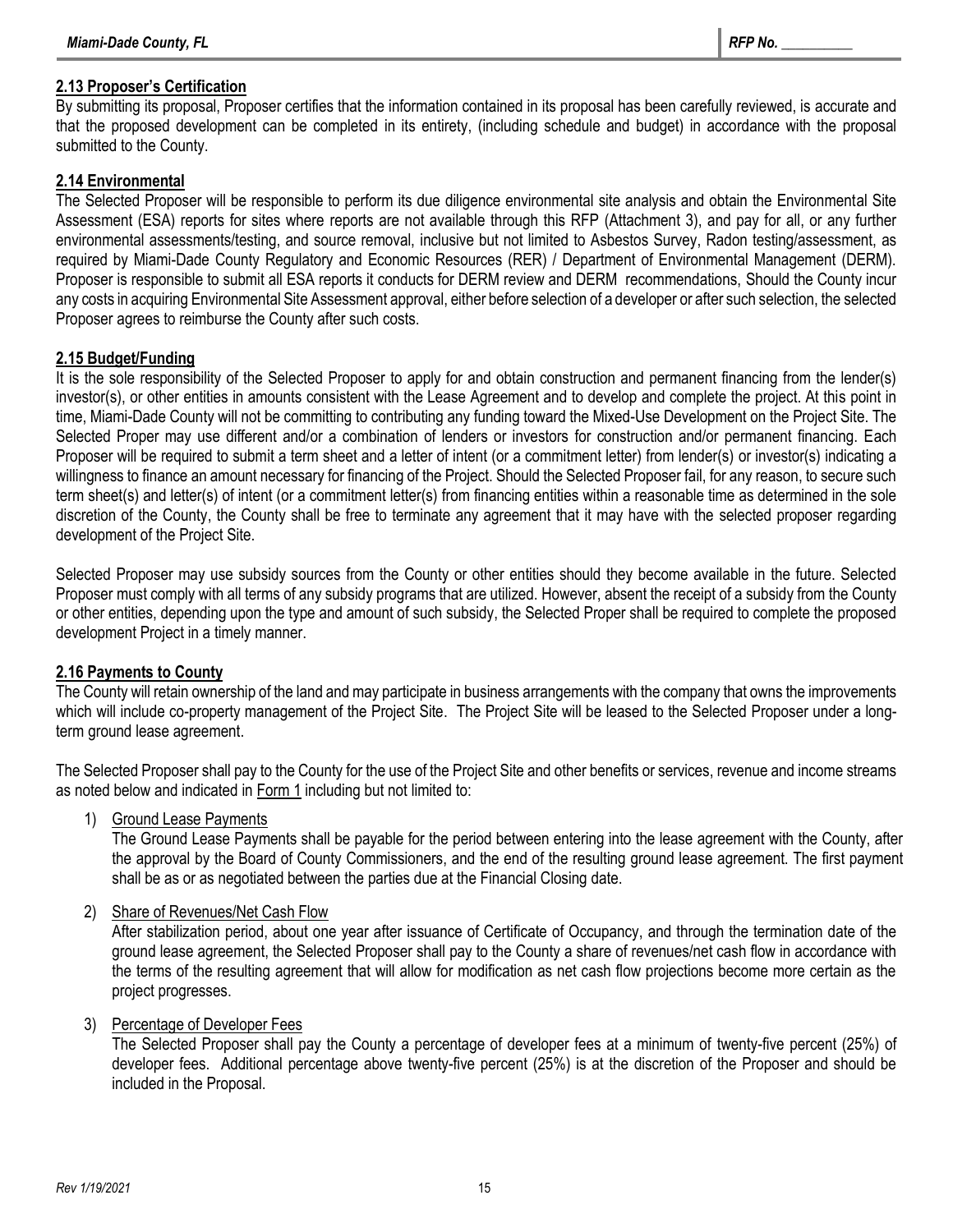## 4) Other Payments

The Selected Proposer shall pay to the County other fees, revenues portions and income streams that may be proposed by the proposer or County during negotiations and development of the Ground Lease, Master Development Agreement or other appropriate documents.

- 5) Elements under 2.16 are subject to modification. The item listed in 2.16 are not intended to be exhaustive of possible provisions of value provided to the County in association with this project.
- 6) All elements under 2.16 are subject to modification. The items listed in 2.16 are not exhaustive of possible items of value that may be provided to the County in association with this project.
- 7) All payments to the County from this project shall be used for affordable and mixed income projects that benefit Miami-Dade County District 5 residents.

## **2.17 Personnel, Services and Bonding Requirements**

In addition to services required for architectural/engineering, financial, legal, property management, transfer/relocation, zoning and any other required services to fully implement the required redevelopment, awarded developer, subject to PHCD approval, shall procure a general contractor (using a competitive low-bid process or submission of identity of interest waiver when the contractor is affiliated with Proposer) that has the experience, bonding and Insurance capacity to build the proposed project. Bonds and Insurance shall comply with the standards outlined in Exhibit A herein.

For projects which involve construction work, the County requires the Developer to provide the County with a Payment and Performance Bond in the full amount of the construction contract, naming the County as a dual obligee. For projects which involve construction work on County-owned property, the County shall require, at least ten (10) days' prior to the commencement of any construction work on the property and to the purchase and delivery of any materials, equipment or supplies for construction, a payment and performance bond that meets the requirements set forth in section 255.05, Florida Statutes, which bond shall be in the full amount of the construction costs of all of the improvements to be undertaken on County-owned property and shall cover all contractors, subcontractors, or materials providers downstream from the Developer, including but not limited to the General Contractor. The payment and performance bond shall name the Developer as the principal and the County as a dual oblige. In lieu of applicant providing a Payment and Performance Bond, the County may, at its sole and absolute discretion, accept an alternative form of security permitted pursuant to section 255.05(6), Florida Statutes, in an amount to be determined by the County, in its sole and absolute discretion. However, the County shall in no event be required to accept any alternative to the Payment and Performance Bond.

## **2.18 Real Property Taxes and Charges**

As County-owned property, the Project Site is currently not subject to real estate taxes, except to the extent the Site consists of privatelyowned real property. However, such tax exemption may not be available during or after completion of any development project by the Selected Developer. It is the responsibility of the Selected Developer, in conjunction with its legal counsel, to determine any and all tax consequences which may arise due to the Selected Developer developing the project on County-owned land. The County makes no representations or warranties as to the continued availability of any exemption or tax benefit, or to the Selected Developer's ability to receive any such exemption or benefit.

## **2.19 CareerSource South Florida**

CareerSource South Florida (formerly known as the First Source Hiring Referral Program). Where applicable, pursuant to section 2- 2113 of the Code of Miami-Dade County and Miami-Dade County Implementing Order No. 3-58, for all contracts for goods and services, the awarded developer, prior to hiring to fill each vacancy arising under a County contract shall (1) first notify the South Florida Workforce Investment Board ("SFWIB"), the designated Referral Agency, of the vacancy and list the vacancy with SFWIB according to the Code, and (2) make good faith efforts as determined by the County to fill a minimum of fifty percent (50%) of its employment needs under the County contract through the SFWIB. If no suitable candidates can be employed after the Referral Period of three (3) to five (5) business days, the successful proposer is free to fill its vacancies from other sources. The successful proposer will be required to provide quarterly reports to the SFWIB indicating the name and number of employees hired in the previous quarter, or why referred candidates were rejected. Sanctions for non-compliance shall include, but not be limited to: (i) suspension of contract until the contractor performs obligations, if appropriate; (ii) default and/or termination; and (iii) payment of \$1,500.00/employee, or the value of the wages that would have been earned given the non-compliance, whichever is less. Registration procedures and additional information regarding the program are available at [www.careersourcesfl.com](http://www.careersourcesfl.com/) or by contacting the SFWIB (i.e., CareerSource South Florida) at (305) 594-7615.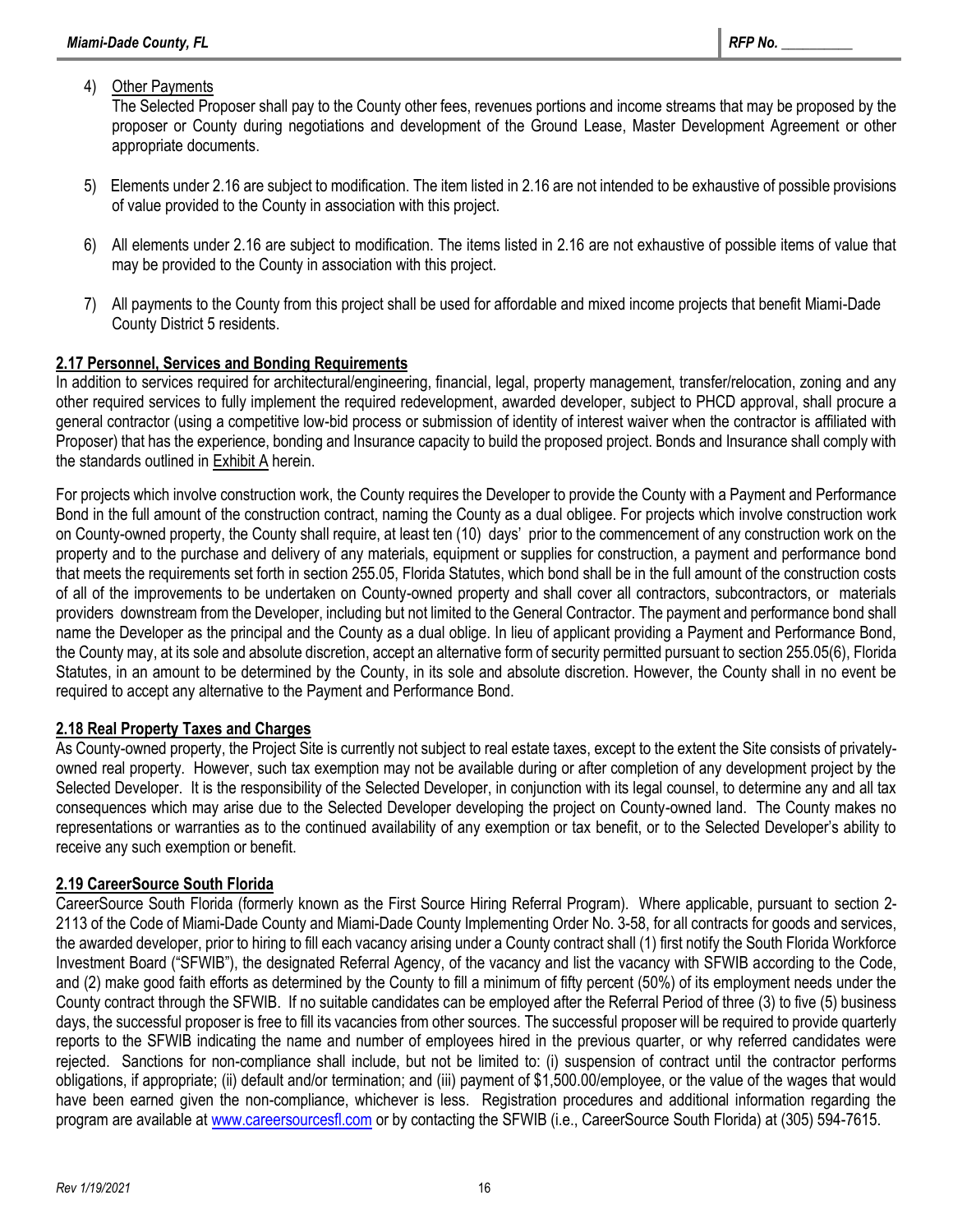## **2.20 Sea Level Rise**

In accordance with Resolution No. R-451-14, the Selected Proposer shall be required to consider sea level rise projections and potential impacts as best estimated at the time of the Project, using regionally consistent unified sea level rise projections, during all project phases including but not limited to planning, design, and construction, to ensure that the Project will function properly for fifty (50) years or the design life of the project, whichever is greater.

## **3.0 RESPONSE REQUIREMENTS FOR PROPOSERS**

## **3.1 Submittal Requirements**

**In response to this RFP, Proposer shall return the entire completed Proposal Submission Package.** Proposers shall carefully review and follow the format (letters and number sequence) and instructions outlined therein. Submittal shall be provided as follows:

- One (1) original submittal in a 3-ring binder with tabs as indicated herein. Provide a divider for each tab, in color.
- Five (5) copies of the submittal in a 3-ring binder with tabs as indicated herein. Provide a divider for each tab, in color.
- Sixteen (16) thumb drives of the submittal.
- For each item requiring a response, Proposer's proposal shall indicate the requirement (in the same manner as indicated in RFA) and the Proposers response to that item.
- Indicate the name of Proposer and name of this RFP on cover page of all proposals submitted and container with thumb drives.

All documents must be fully completed and signed as required. The proposal shall be written in a clear and concise manner (page count has been included) in the form and format as indicated herein and in sufficient detail to permit the County to conduct a meaningful evaluation of the RFP requirements and Proposer's responses. However, information not requested in RFP or overly elaborate responses are not requested or desired.

*Note: PHCD is seeking Proposers from the Developer Pool who can provide responsive, responsible, realistic and well thought out proposals that meet the requirements of this RFP and deliver on what has been proposed. PHCD will hold Proposers accountable for commitments contained in their proposals; however all commitments are subject to modification during subsequent negotiations between PHCD and Proposers, and additional commitments may be required. If the awarded Proposer fails to meet any of its commitments, it is subject to sanctions* as *determined by PHCD which may include but are not limited to: termination, deletion from PHCD developer pools, disqualification from future developer pool applications, disqualification from future PHCD RFP, etc.*

## **3.2 Proposal Submittal Form, Cover Page of Proposal**

Complete and sign the Proposal Submittal Form (by Proposer or representative of the Proposer who is legally authorized to enter into a contractual relationship in the name of the Proposer) as required.

## **3.3 Proposer Information**

Complete Proposer Information section following the requirements indicated therein and provide responses to the questions with specificity and detail (single spaced and 11 point font size).

## *Note 1: The Proposer Information document is available in Word and is included in the Solicitation attachments for download and completion.*

## **3.4 Affidavits/Acknowledgements**

Complete and sign the following:

- a. Lobbyist Registration for Oral Presentation (Notarize and Sign)
- b. Fair Subcontracting Practices
- c. Subcontractor/Supplier Listing
- d. Contractor Due Diligence Affidavit (Notarize and Sign)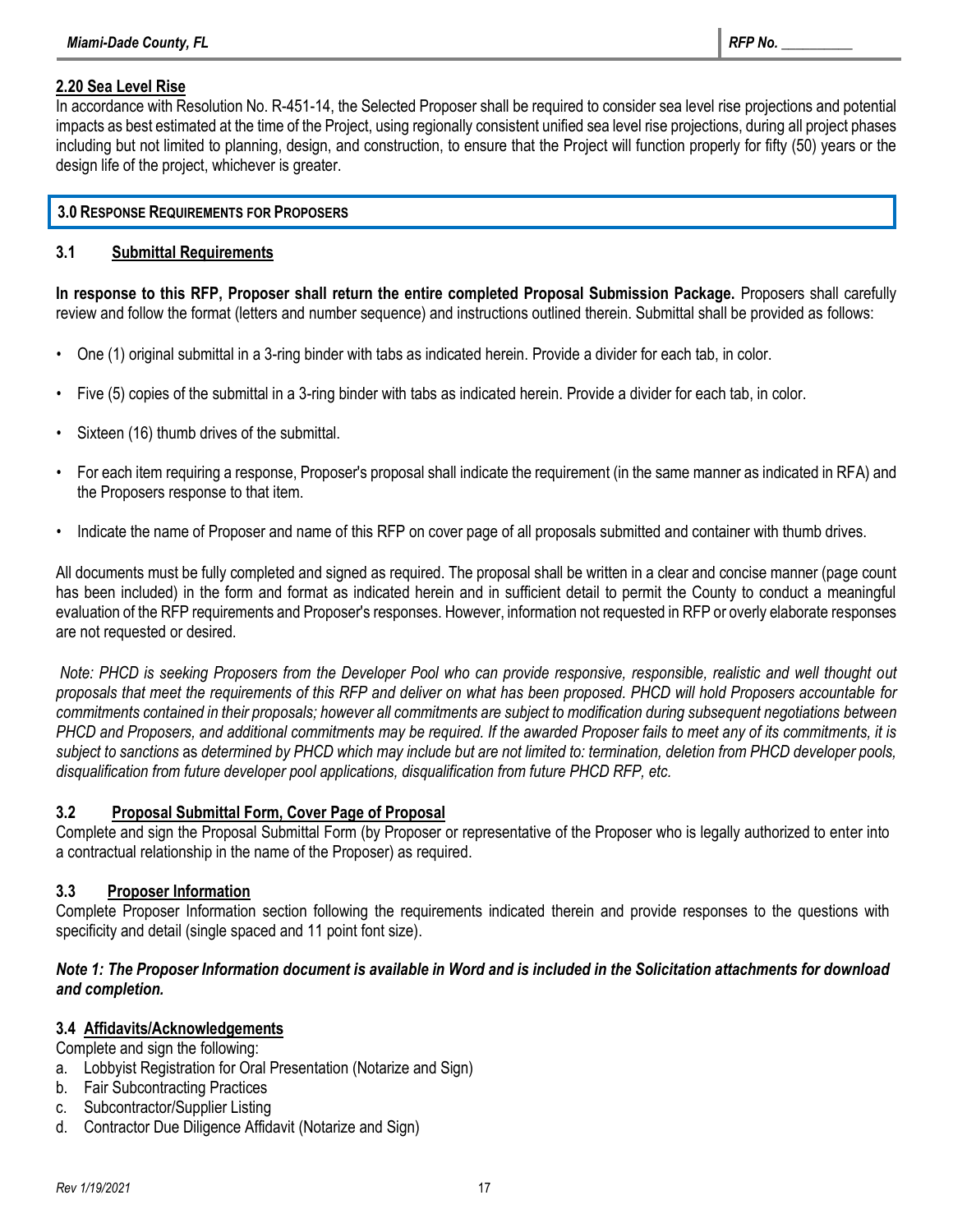- e. Form 2 RFTE Program Responsible Contractor/Subcontractor Affidavit Form (RFTE 1) (Notarize and Sign)
- f. Form A-2 Acknowledgement of Addenda
- g. Form A-3 Submittal Identification Form

## *Note 2: For Forms that require to be notarized, Proposers must fill, print, notarize, scan (PDF), and submit with their proposal.*

## **3.5 Form 1 – Revenue and Income Streams Proposal**

Complete following the requirements therein.

#### *Note 3: This is a sealed Solicitation.*

## **4.0 EVALUATION PROCESS**

## **4.1 Review of Proposals for Responsiveness**

Each proposal will be reviewed to determine if the proposal is responsive to the submission requirements outlined in this Solicitation. A responsive proposal is one which follows the requirements of this Solicitation, includes all documentation, is submitted in the format outlined in this Solicitation, is of timely submission, and has the appropriate signatures as required on each document. Failure to comply with these requirements may result in the proposal being deemed non-responsive at the sole discretion of the County's Attorney Office. **This is a Threshold Requirement (refer to Threshold Requirements definition).**

## **4.2 Evaluation Criteria**

In the event the County receives less than three (3) responsive bids, Proposals will be evaluated by a Competitive Selection Committee which will evaluate and rank Proposals on all of the criteria listed below. In the event that the County receives more than three (3) responsive bids, the Competitive Selection Committee will first evaluate the bids based upon the Technical Criteria alone (items 1-16 below) and then the three highest ranked bidders will then be evaluated based upon an aggregate of all Technical and Revenue Criteria.

The Evaluation/Selection Committee will be comprised of appropriate County personnel from various Departments with the appropriate experience and/or knowledge, striving to ensure that the Evaluation/Selection Committee is balanced with regard to both ethnicity and gender. The criteria are itemized with their respective weights for a maximum total amount as indicated on following page per Evaluation/Selection Committee member.

| <b>Technical Criteria</b>                                                                                                                                                                                                             |          |    |
|---------------------------------------------------------------------------------------------------------------------------------------------------------------------------------------------------------------------------------------|----------|----|
| 1. Proposer's Qualifications, Experience and Past Performance. (Proposer Information Section 1, 2 and 3)                                                                                                                              |          |    |
| 2. Proposer's Financial Strength. (Proposer Information Section 4)                                                                                                                                                                    |          |    |
|                                                                                                                                                                                                                                       | Subtotal | 40 |
| 3. Development Team Key personnel and Professional Consultants experience developing similar projects.                                                                                                                                | 12       |    |
| 4. Development Team key personnel experience in developing Multi-family rental housing (Proposer Information                                                                                                                          | 15       |    |
| 5. Management experience. (Proposer Information Section 6)                                                                                                                                                                            |          |    |
| 6. Architect's experience. (Proposer Information Section 7)                                                                                                                                                                           | 4        |    |
| 7. Innovative design and construction systems approach. (Proposer Information Section 7. E) and 9)                                                                                                                                    |          |    |
| 8. Legal Counsel experience in mixed income, affordable, workforce. (Proposer Information Section 8)                                                                                                                                  |          |    |
|                                                                                                                                                                                                                                       | Subtotal | 54 |
| 9. Proposed design and development concept for the project and its compatibility to the community, proposed<br>amenities and proposed innovative construction approaches, number of units. (Proposer Information Section 9)           | 17       |    |
| 10. Action plan and project development schedule/realistic timeline. (Proposer Information Section 9)                                                                                                                                 | 10       |    |
| (Proposed CPTED best practices in the proposed development (Proposer Information Section 9)                                                                                                                                           | 4        |    |
| 12. Proposed financial strategy including funding sources, as applicable, and firmness of financing commitments, Pro-<br>forma, and proposed County participation in revenue and income streams.<br>(Proposer Information Section 10) |          |    |
|                                                                                                                                                                                                                                       | Subtotal | 46 |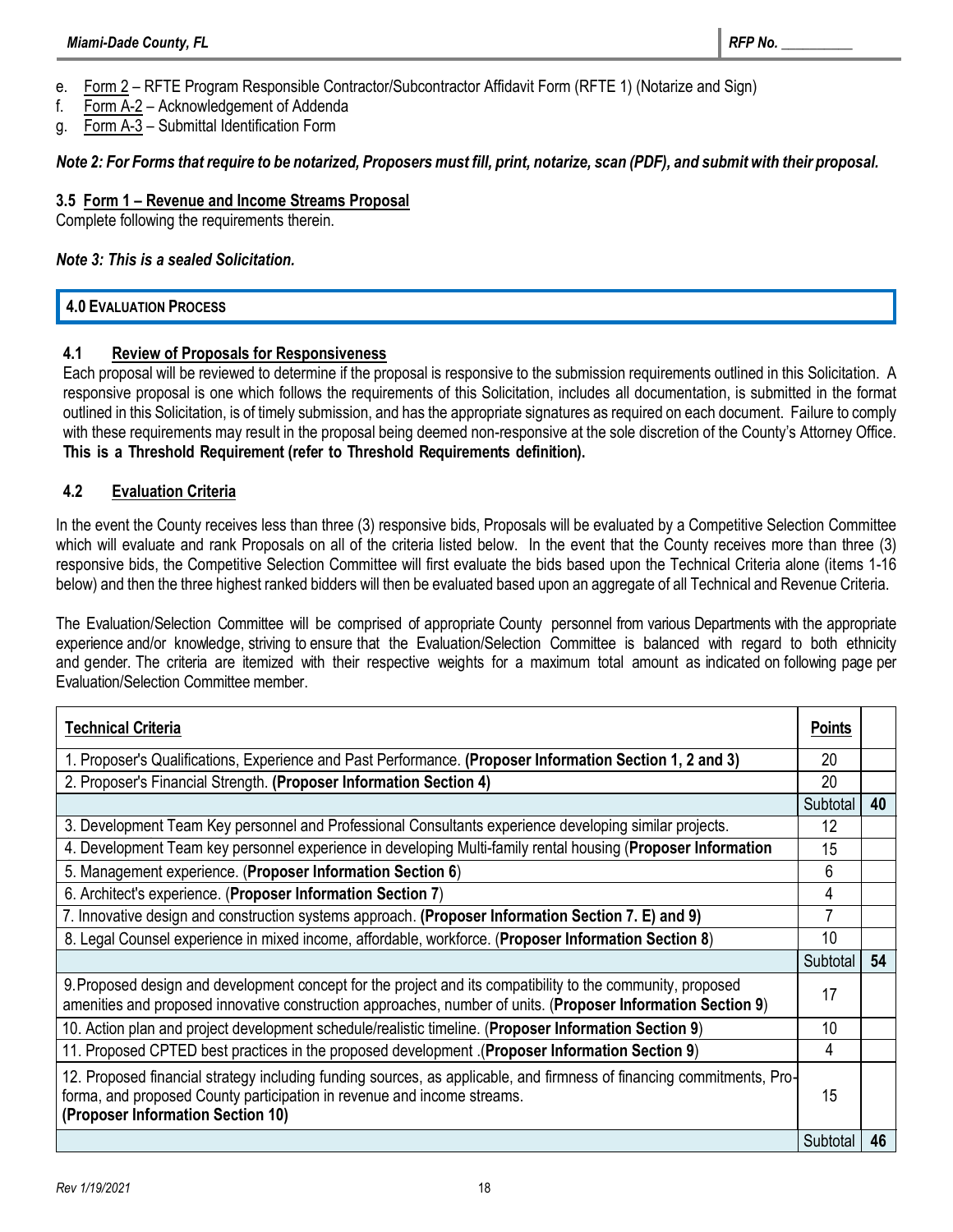| 14. Resident Job Training and Employment. (Proposer Information Section 11)                                                                   |                            |     |
|-----------------------------------------------------------------------------------------------------------------------------------------------|----------------------------|-----|
| 15. Workload, Staffing and Capacity/Ability to Implement Active Projects and this Project. (Proposer Information<br>Section 13)               |                            |     |
| 16. Compatibility with County initial design (see Attachment 5)                                                                               |                            |     |
| 17. Meeting 15% set aside of units for families earning up to 80% annual Area Median Income (AMI)* (Proposer<br><b>Information Section 9)</b> |                            |     |
| 18. Commitment of subcontractors to small business, minority owned business, and women owned business                                         |                            |     |
|                                                                                                                                               | Subtotal 43                |     |
| <b>Technical Points</b>                                                                                                                       |                            | 183 |
| <b>Revenue Criteria</b>                                                                                                                       |                            |     |
| 19. County participation in revenue and income streams. (Form 1 – Revenue and Income Streams Proposal)                                        | 15                         |     |
|                                                                                                                                               | <b>Total Points</b><br>198 |     |

\***Note**: Five (5) bonus points will be provided if the proposal includes 20% set-aside for affordable housing units.

## **4.3 Oral Presentations**

Upon evaluation of the criteria indicated above, rating and ranking, the Competitive Selection Committee may choose to conduct an oral presentation with the Proposer(s) which the Competitive Selection Committee deems to warrant further consideration based on, among other considerations, scores in clusters and/or maintaining competition. (See Affidavit – "Lobbyist Registration for Oral Presentation" regarding registering speakers in the proposal for oral presentations.) Upon completion of the oral presentation(s), the Competitive Selection Committee will re-evaluate, re-rate and re-rank the proposals remaining in consideration based upon the written documents combined with the oral presentation.

## **4.4 Local Certified Veteran Business Enterprise Preference**

Not applicable.

## **4.5 Revenue and Income Streams Evaluation**

The revenue and income streams proposal will be evaluated in combination with the technical proposal, including an evaluation of how well it matches Proposer's understanding of the County's needs described in this Solicitation, the Proposer's assumptions, and the value of the proposed services. The revenue and income streams evaluation is used as part of the evaluation process to determine the highest ranked Proposer. The County reserves the right to negotiate the final terms, conditions and revenue and income streams of the contract as may be in the best interest of the County.

## **4.6 Local Preference**

Not applicable.

## **4.7 Negotiations**

The Competitive Selection Committee will evaluate, score and rank proposals, and submit the results of the evaluation to the County Mayor or designee with its recommendation. The County Mayor, or designee will determine with which Proposer(s) the County shall negotiate, if any. The County Mayor or designee, at their sole discretion, may direct negotiations with the highest ranked Proposer, negotiations with multiple Proposers, and/or may request better offers. In any event the County engages in negotiations with a single or multiple Proposers and/or requests best and final offers, the discussions may include price and conditions attendant to price.

Notwithstanding the foregoing, if the County and said Proposer(s) cannot reach agreement on a contract, the County reserves the right to terminate negotiations and may, at the County Mayor's or designee's discretion, begin negotiations with the next highest ranked Proposer(s). This process may continue until a contract acceptable to the County has been executed or all proposals are rejected. No Proposer shall have any rights against the County arising from such negotiations or termination thereof.

Any Proposer recommended for negotiations may be required to provide to the County: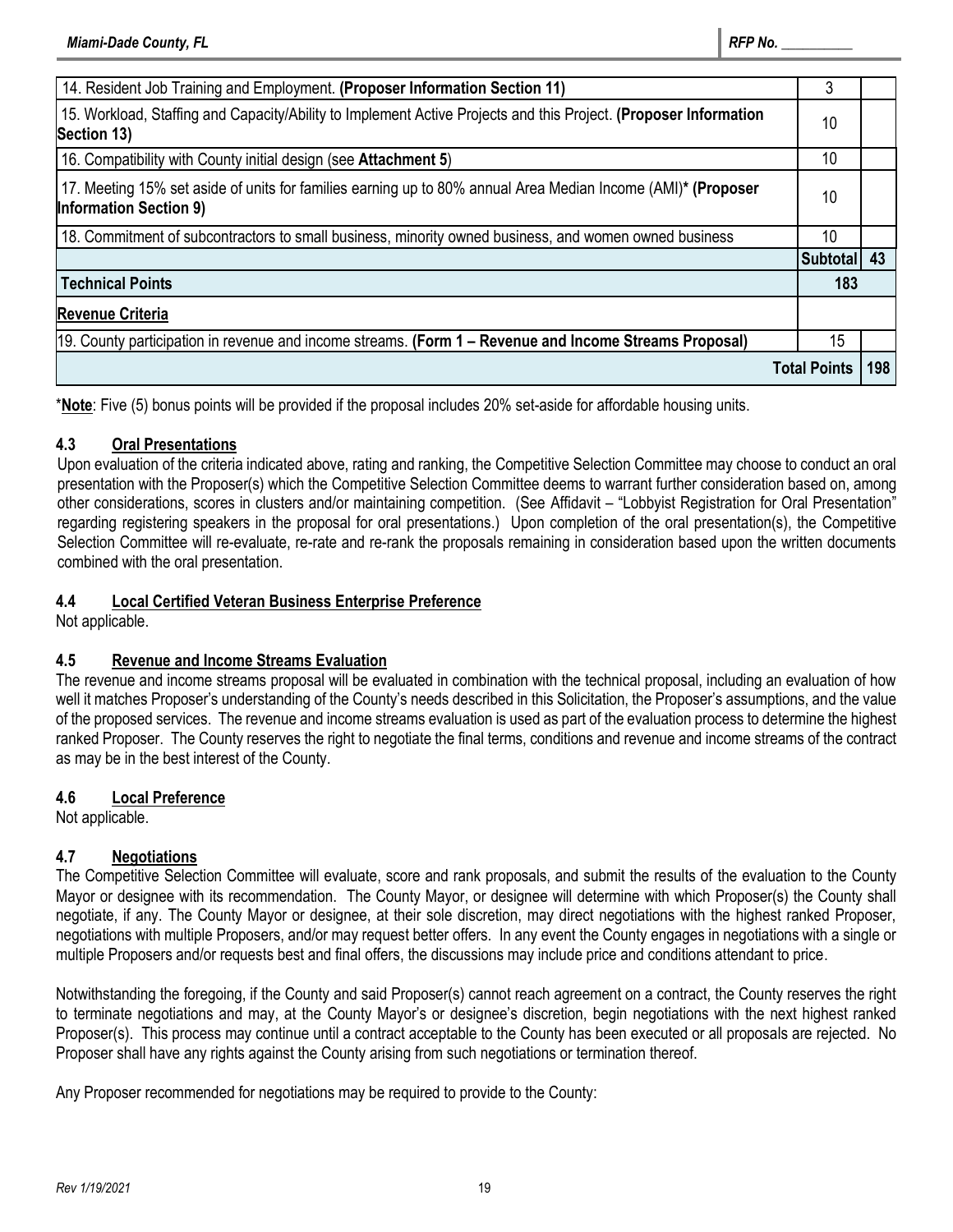- a) A completed Collusion Affidavit, in accordance with section 2-8.1.1 of the Code of Miami-Dade County. (If a Proposer fails to submit the required Collusion Affidavit, said Proposer shall be ineligible for award.).
- b) Its most recent Certified Business Financial Statements as of a date not earlier than the end of the Proposer's preceding official tax accounting period, together with a statement in writing, signed by a duly authorized representative, stating that the present financial condition is materially the same as that shown on the balance sheet and income statement submitted, or with an explanation for a material change in the financial condition. A copy of the most recent business income tax return will be accepted if certified financial statements are unavailable.
- c) Information concerning any prior or pending litigation, either civil or criminal, involving a governmental agency or which may affect the performance of the services to be rendered herein, in which the Proposer, any of its employees or subcontractors is or has been involved within the last three years.
- d) Disclosure of any lawsuits which include allegations of discrimination in the last ten years prior to date of solicitation, the disposition of such lawsuits, or statement that there are NO such lawsuits, in accord with Resolution No[. R-828-19.](http://www.miamidade.gov/govaction/matter.asp?matter=190936&file=true&fileAnalysis=false&yearFolder=Y2019)

## **4.8 Contract Award**

Any proposed contract, resulting from this Solicitation, will be submitted to the County Mayor or designee. All Proposers will be notified in writing of the decision of the County Mayor or designee with respect to contract award. The Contract award, if any, shall be made to the Proposer whose proposal shall be deemed by the County to be in the best interest of the County. Notwithstanding the rights of protest listed below, the County's decision of whether to make the award and to which Proposer shall be final.

## **4.9 Rights of Protest**

A recommendation for contract award or rejection of all proposals may be protested by a Proposer in accordance with the procedures contained in sections 2-8.3 and 2-8.4 of the Code of Miami-Dade County, as amended, and as established in Implementing Order No. 3- 21.

## **4.10 Development Rights**

The Selected Proposer shall not have more than eleven (11) months from the execution of the initial ground lease to obtain financing to make the first phase of the Project financially feasible for development, as determined by PHCD, after which time development rights will automatically expire under this RFP. The County, however, shall have no obligation to provide a new ground lease beyond the initial eleven (11) month ground lease provided to the Selected Proposer. Selected Proposer shall not transfer development rights.

## **5.0 TERMS AND CONDITIONS**

The terms and conditions summarized below are of special note and will be described in their entirety in the ground lease agreement:

## **a) Vendor Registration**

Prior to being recommended for award, the Proposer shall complete a Miami-Dade County Vendor Registration Package. For online vendor registration, visit the Vendor Portal: [http://www.miamidade.gov/procurement/vendor-registration.asp.](http://www.miamidade.gov/procurement/vendor-registration.asp)

## **b) Indemnification, Insurance, and Bond Requirements**

The Contractor shall indemnify and hold harmless the County and its officers, employees, agents and instrumentalities from any and all liability, losses or damages, including attorneys' fees and costs of defense, which the County or its officers, employees, agents or instrumentalities may incur as a result of claims, demands, suits, causes of actions or proceedings of any kind or nature arising out of, relating to or resulting from the performance of this Agreement by the Selected Proposer or its employees, agents, servants, partners principals or subcontractors.

The Contractor shall furnish to the County, Public Housing and Community Development Department (PHCD), Procurement Division, prior to the commencement of any work under any agreement, Certificates of Insurance which indicate insurance coverage has been obtained that meets the stated requirements (see Exhibit A – Indemnification, Insurance, and Bond Requirements).

## **c) Inspector General Reviews**

In accordance with section 2-1076 of the Code of Miami-Dade County, the Office of the Inspector General may, on a random basis,